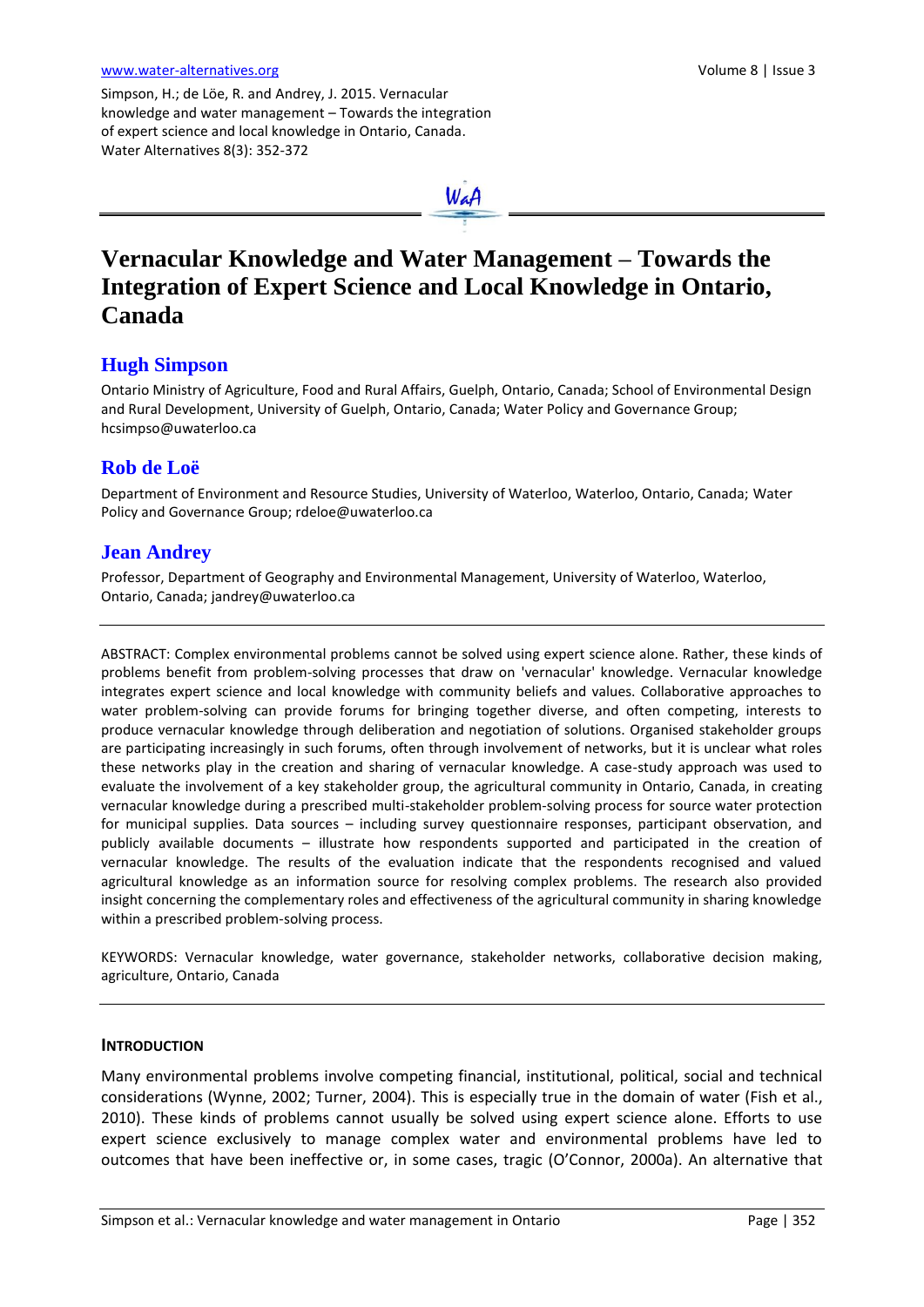has been proposed is a collaborative problem-solving approach through which diverse stakeholder interests negotiate solutions (Yaffee and Wondolleck, 2000; Innes and Booher, 2010). Collaborative approaches for managing natural resources have been documented around the world, including in Australia, Europe and North America (Leach, 2006; Blackstock and Richards, 2007; Taylor et al., 2012). Despite support in the theoretical literature, the application of collaborative approaches to complex environmental problems has had mixed success. For example, it has been reported that state actors have stymied the efforts of stakeholders to participate in collaborative activities such as the creation and sharing of knowledge (Pahl-Wostl et al., 2011; Taylor et al., 2012). In this paper, the focus is on the efforts of a stakeholder group, and the supporting role of its stakeholder network, to become more substantively involved in a multi-stakeholder problem-solving process.

Collaborative approaches are important in the environmental domain because they can serve as a forum in which stakeholders can share information and concerns, both of which are necessary for challenging and changing entrenched positions, and for reaching compromise in order to resolve complex problems (Falkenmark, 2007; Fish et al., 2010; Lemos et al., 2010). Indeed, the reaching of consensus, or at least acceptance, forms a frequently critical requirement for long-term success. Evidence from numerous settings suggests that the outcomes of such collaborative forms of problemsolving are more likely to be accepted and implemented by stakeholders (NRC, 2000; Yaffee and Wondolleck, 2000). An important function of collaborative forums is integrating expert science with local knowledge, and community beliefs and values (Lee, 1993; O'Riordan and Rayner, 1993; Fischer, 2000). Deliberative processes facilitate the co-production of 'vernacular' science or knowledge through the discussion of problems and the negotiation of solutions (Orr, 1991; Lach et al., 2005; Bartel, 2013). In this context, the term 'vernacular' knowledge refers to knowledge that results from the integration of expert science and local knowledge with community beliefs and values (Fischer, 2000; O'Riordan and Rayner, 1993; Lach et al., 2005).

Solutions to complex problems are increasingly being negotiated by members of stakeholder networks (Crossley, 2010; Fish et al., 2010; Brummel et al., 2012). Such networks are formed by members of a stakeholder group; in this context, we use the term 'stakeholder group' to refer to a group of interdependent persons who typically have a mutual understanding and shared vision concerning some activity or interest (Stoker, 1998; Paquet, 2001). As a consequence, the individual members of a stakeholder group may be part of multiple overlapping networks because of their related, but individual, activities and interests (Crossley, 2010; Wood et al., 2014). For instance, a network may include different individuals who have a common interest in some activity such as farming, although some of the members may not be farmers themselves (e.g. merchants). In many cases, they promote communication and information-sharing internally and externally at different scales and across boundaries (Paquet, 2001; Peters and Pierre, 2004; Reed and Bruyneel, 2010). This is achieved through the interaction of individuals working at different scales (e.g. local, regional, national) in different sectors (e.g. government, industry, public) and who may be located within or outside a particular network. Networks also provide an opportunity for stakeholder groups to share information and to promote increased understanding about particular circumstances and concerns of their members (Chambers, 1983; Tsouvalis et al., 2000; Wood et al., 2014). As a consequence, networks can facilitate the sharing of the knowledge, beliefs and values within collaborative problem-solving processes.

Given the important role that stakeholder networks increasingly play in collaborative forms of water problem-solving, two key questions arise: First, what factors influence the creation and sharing of vernacular knowledge within multi-stakeholder water problem-solving processes? Second, what factors contribute to the success of a stakeholder network in sharing its knowledge within a multi-stakeholder, water problem-solving process? In this paper, these questions are addressed through a case study involving a multi-stakeholder process designed to increase the safety of drinking water in Ontario, Canada. The paper begins with an overview of the theoretical and empirical literature concerning the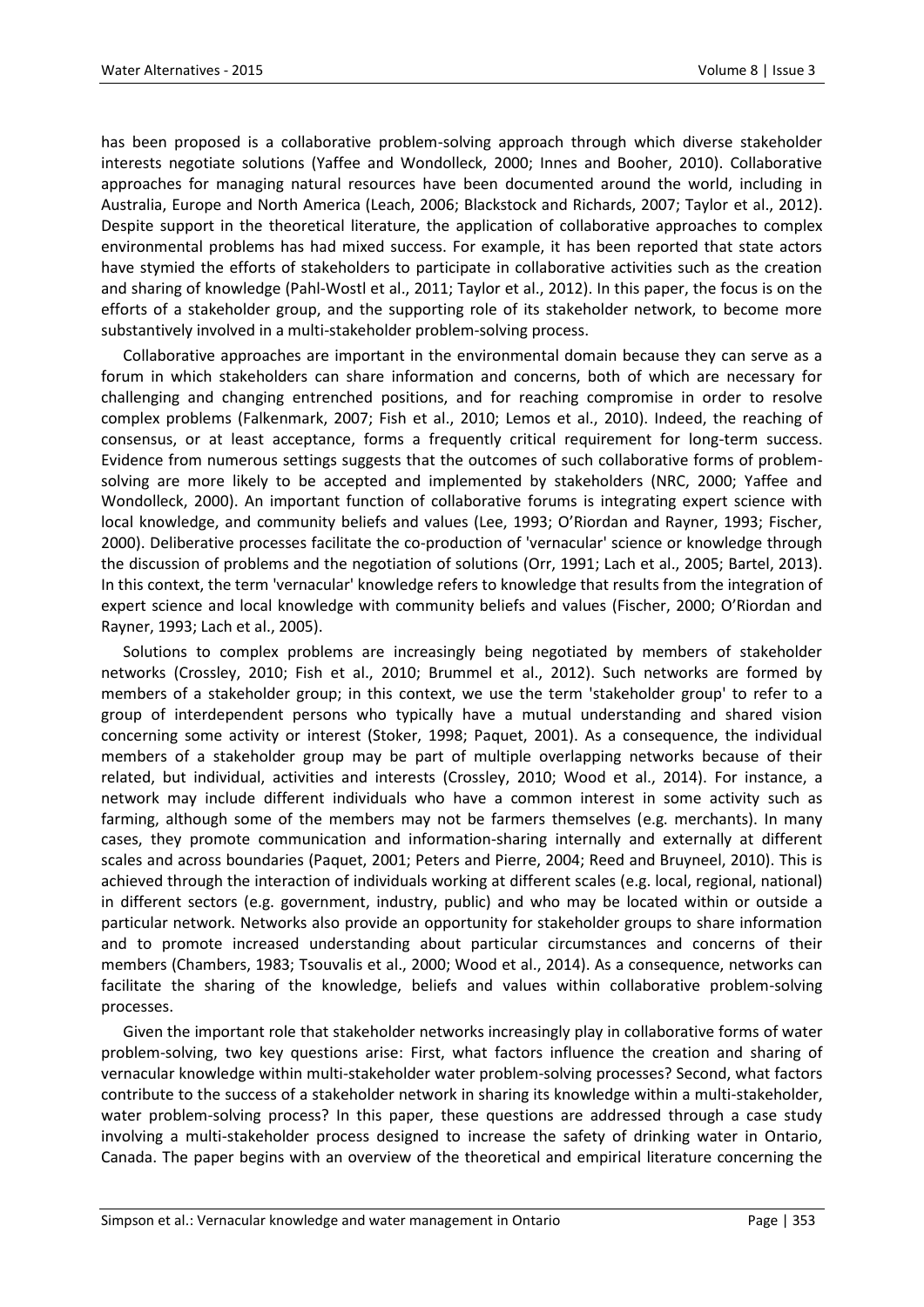role of stakeholder networks in collaborative approaches to problem-solving. The background and methods for the case study are then presented. Next, data from the case analysis are brought to bear on the two questions noted above, with findings considered within the context of the literature. The paper concludes with several selected reflections on the relevance of the method and the findings for water researchers and practitioners.

# **Stakeholder networks and collaborative forms of problem solving**

Solutions for environmental problems traditionally have emerged from a risk-analysis approach using expert (e.g. objective and quantitative) science that has been generated using a process separated from the everyday concerns of the community (Wynne, 2002; Jasanoff, 2003; Dilling, 2007; Renn, 2007b). There is growing consensus that a traditional risk-analysis approach is poorly suited for dealing with complex problems involving the environment and risk, in the context of competing needs and demands. Complex problems are often described as 'quasi-scientific' because expert science alone is not enough for making competent decisions (Turner, 2004). To illustrate, the traditional risk analysis approach is illsuited to addressing what constitutes a tolerable risk from a societal perspective (Renn, 2008). A commonly cited example is the decision by state scientists to ignore local knowledge in Cumbria, England, following the Chernobyl disaster, a decision that contributed to the subsequent collapse of sheep farming in the region (Wynne, 1996). In the same vein, excluding the community from the water supply management problem-solving process in the Tamil Nadu Region of India resulted in overextraction of groundwater resources and severe impacts on the long-term availability of drinking water (Nayar, 2006). These examples show why complex problems have proven to be challenging to solve: traditional risk-analysis approaches have difficulty conceptualising and incorporating local knowledge and societal beliefs and values – which are typically qualitative and subjective in nature (Jasanoff, 1998; Slovic, 1998).

Collaborative approaches to problem-solving have been proposed in the literature as an alternative to traditional risk analysis. These approaches pertain to the manner in which "actors influence environmental actions and outcomes" (Lemos and Agrawal, 2006: 298). They provide deliberate forums within which scientists, state and non-state actors can engage in problem-solving that incorporates the concerns and knowledge of stakeholders related to complex environmental problems (Ravetz, 1999; Renn, 2008; Raymond et al., 2010). Nowotny et al. (2003: 192) envision this forum as an 'agora' – a mixture of the political arena and market place – in which competing experts, their associated institutions, and various public interests discuss and negotiate knowledge as part of the problemsolving process. Such collaborative efforts are beneficial for challenging and changing entrenched stakeholder interests and positions, and for gaining the acceptance of compromises and trade-offs that are necessary for good problem-solving (Falkenmark, 2007; Fish et al., 2010; Lemos et al., 2010). Collaborative approaches are now commonplace in water management and governance around the world (Margerum and Robinson 2015).

An important part of a collaborative approach is integrating expert science and local knowledge with societal beliefs and values during the problem-solving process (Lee, 1993; O'Riordan and Rayner, 1993; Fischer, 2000; Lach et al., 2005). This can allow stakeholders to co-produce 'vernacular' science or knowledge, as problems are deliberated and solutions are negotiated by stakeholders (Orr, 1991; Lach et al., 2005; Bartel, 2014). The co-production of vernacular knowledge is important for three reasons. First, the process promotes greater involvement by involving the community in the deliberation and negotiation of the knowledge that will be used in developing and implementing solutions for complex problems (Lach et al., 2005; Wagner, 2007). Second, the process helps to mitigate power differentials among actors by encouraging the discussion of value-based issues through reasoned debate and negotiation (Schusler et al., 2003; Reed and McIlveen, 2006; Innes and Booher, 2010). Third, the process encourages the community to participate in a discourse that can generate a mutually acceptable and locally relevant source of knowledge that can form the foundation for the development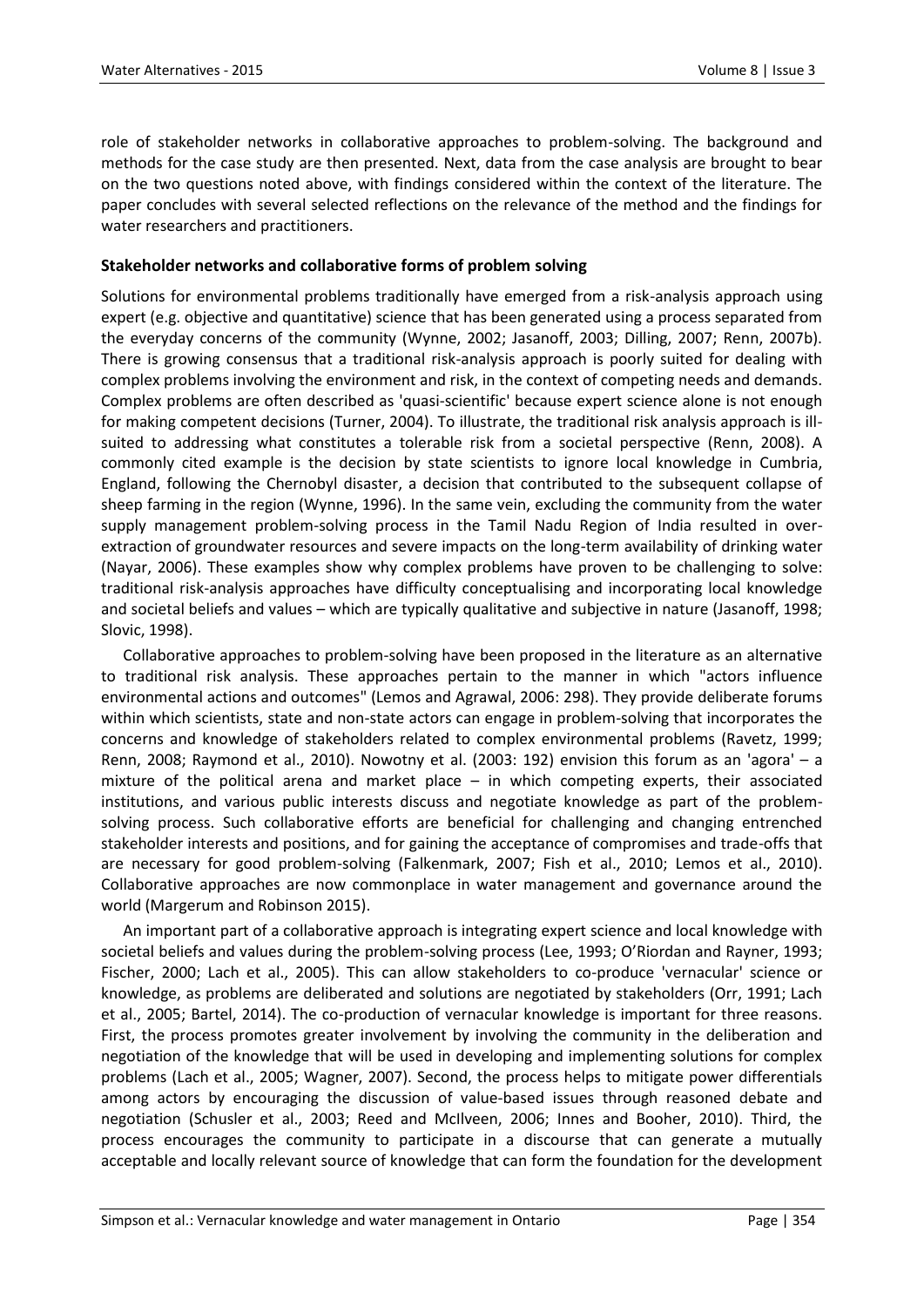of solutions to complex problems (Lach et al., 2005; Wagner, 2007). In this way, stakeholders are encouraged to share their multiple knowledges or ways of knowing (historical, contextual, scientific) (Schusler et al., 2003; Carr, 2004) and their associated beliefs and values (Ravetz, 1999; Innes and Booher, 2010). Although the movement to a collaborative approach is ongoing (Pahl-Wostl et al., 2011), there are some examples of how this transition is progressing. For instance, Nayar (2006) describes how involving the community in problem-solving processes has led to the development of more economically and environmentally sustainable local groundwater management solutions. Similarly, local and provincial farm organisations have contributed local knowledge that has been important for the development of municipal groundwater protection efforts (Simpson and de Loë, 2014).

In light of these characteristics, collaborative approaches for environmental problems typically require the substantive involvement and contribution of state and non-state actors (Lemos and Agrawal, 2006: Ansell and Gash, 2007). This level of involvement is well beyond consultation where technical experts provide information to stakeholders. Rather, it requires a level of involvement that enables actors to acknowledge their interdependence, recognise shared goals, and perceive themselves as part of the process for finding and implementing solutions (Yaffee and Wondelleck, 2000). Although such involvement is time-consuming, experience with collaborative processes has demonstrated that stakeholders involved throughout the development and implementation of outcomes are more likely to have understood the need to accept and take action proactively because they have viewed problemsolving process and outcomes as fair (NRC, 2000; Yaffee and Wondelleck, 2000; Lemos et al., 2010).

Complex problems are increasingly deliberated and negotiated within stakeholder networks composed of state and non-state actors (Fish et al., 2010). These networks overlap and are composed of inter-dependent members who share multiple knowledges (Wellman, 1979; Crossley, 2010; Brummel et al., 2012). Stakeholder networks can promote communication and encourage cooperation between stakeholders, individually and collectively, concerning issues that span vertical and horizontal scales and cross-administrative, physiographic and political boundaries (Paquet, 2001; Peters and Pierre, 2004; Reed and Bruyneel, 2010). Networks can be formally created in a top-down fashion through regulation, with a prescribed number and affiliation of members, or they can emerge informally from bottom-up efforts (Yaffee and Wondelleck, 2000; Bogason and Zølner, 2007). An example of a formal top-down approach includes the creation of river basin councils in Brazil (Lemos et al., 2010), which contrasts with the locally constituted Landcare groups in Australia that have emerged in an informal manner (Wilson, 2004). Even where a formal network structure has been prescribed, informal networks can still form around, and augment, the formal structure (Robins et al., 2011). Further, establishing prescribed procedures for cooperation and collaboration, even within a very detailed plan, will not prevent the emergence of informal relationships around the formal structures (Robins et al., 2011). The formation and participation of stakeholders in formal and informal networks has been promoted as a means to help to achieve "socially valued outcomes" that meet the needs of both state and non-state stakeholders, by encouraging "the development of a network society" involving decentralised organisations (Lockie, 2006: 23) that can contribute to the development of knowledge and expertise.

Stakeholder networks can influence collaborative problem-solving forums in two ways. The first involves supporting the formal goals and objectives of the problem-solving process (Ivey et al., 2006). This is important from the perspective of the agency that is organising the problem-solving process, particularly where there is a prescribed budget, scope and timeline. The second involves the development and incorporation of stakeholder interests into the problem-solving process (Yaffee and Wondelleck, 2000; Ivey et al., 2006). Although this latter form may at times be in conflict with the former, particularly from a functional perspective, it exists and is a major reason for stakeholders to become involved in collaborative governance (Tsouvalis et al., 2000; Mitchell, 2005; Innes and Booher, 2010). As an example: it is expected that citizens have a right to question scientists and the scientific information they generate, as well as a right to provide alternative sources of information (Susskind et al., 2007). For instance, farmers have contested knowledge that was inconsistent with their own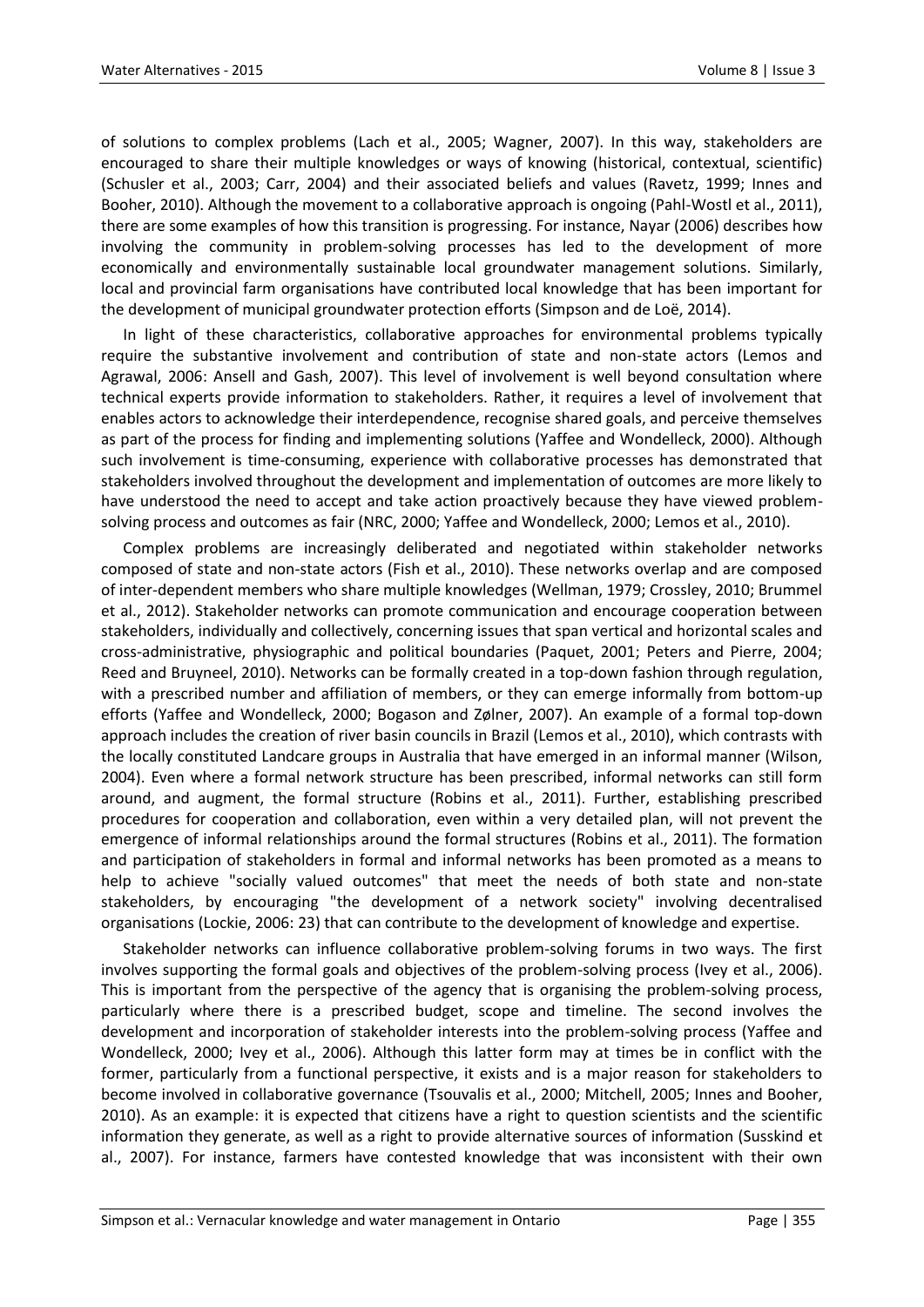understanding, and have discounted forms of innovation when they believe their concerns and knowledge have not been incorporated (Tsouvalis et al., 2000). However, both roles can be nurtured by building stakeholder capacity and expertise (Carolan, 2006: Ivey et al., 2006), promoting outcomes that are more robust because stakeholders have worked collaboratively to achieve them (Haque et al., 2009; Innes and Booher, 2010).

The main focus of farming throughout history has been to increase agricultural production to provide food and other products to meet the demands of a growing population (Mazoyer and Roudart, 2006; Tauger, 2011). Farmers have achieved this, in part, by becoming members of networks through which they access knowledge and other services (Wood et al., 2014). More recently, farming in Western economies has begun to transition into a 'post-production phase' where agricultural production must be both economically and environmentally sustainable (Jones and Garforth, 1998; Holmes, 2006). Although the theory and practice of sustainable farming and agricultural extension are still evolving (Cleveland and Solari, 2007; Wood et al., 2014), farmers and farm organisations are increasingly participating in the production of knowledge as part of environmental problem-solving (Tsouvalis et al., 2000). One aspect of this evolution is what Chambers (1983: 201) calls a "reversal in learning" where the "farmer must educate the outsiders". Outsiders include environmental scientists and members of environmental non-governmental organisations, who are largely urban-based, and who, like the growing urban majority of the population, are increasingly separated from where their food comes from and how it is produced (Turner, 2011). This disconnect has been identified as a particular problem when practice-oriented individuals such as farmers have interacted with those who are (Tsouvalis et al., 2000: 914) described as "office type people", individuals who have little or no idea of how a regulation or technological innovation will impact affected communities. As a consequence, the sharing of knowledge by farmers has been accomplished by forming or participating in networks through which they are in contact with other stakeholders involved in collaborative processes (Fish et al., 2010; Wood et al., 2014).

# **Source water protection in Ontario and the role of the farm sector**

Source water protection (SWP) is a process for ensuring water resources that form the basis for potable human water supplies are not degraded by land-use activities (Patrick et al., 2008). Fundamentally, SWP is an example of a complex environmental problem for which collaborative approaches are well-suited, where alternative courses of action are evaluated, focusing on land and water management practices, often involving competing financial, institutional, political, social and technical considerations (O'Connor, 2002b; Ivey et al., 2006; Patrick et al., 2008). However, SWP efforts have been typically dominated by scientific knowledge and technical expertise (Simpson and de Loë, 2014).

The Walkerton Tragedy in May 2000 is an example of how a complex water-management problem can become a catastrophe. Seven persons died, and several thousand became ill, in the Town of Walkerton, Ontario, when a poorly located municipal water supply was engulfed by run-off from an adjacent farm and contaminated water was distributed throughout the community (O'Connor, 2002a). Justice Dennis O'Connor investigated the causes of the tragedy, and published recommendations concerning the safe operation of water supply systems throughout Ontario. The recommendations were structured around a multi-barrier approach, which included developing watershed-scale source protection plans (SPPs) (O'Connor, 2002a, b).

The Province of Ontario responded by enacting the *Clean Water Act*, 2006 (Province of Ontario, 2006), which provides authority for the Source Protection Planning (SPP) process. This is a form of SWP planning implemented through a system of 19 watershed-based entities. These entities are called Source Protection Areas (SPAs) where one watershed is involved, and Source Protection Regions (SPRs) where two or more watersheds are involved. Each SPA or SPR is overseen by a Source Protection Authority formed by the board of local watershed-based conservation authorities. Conservation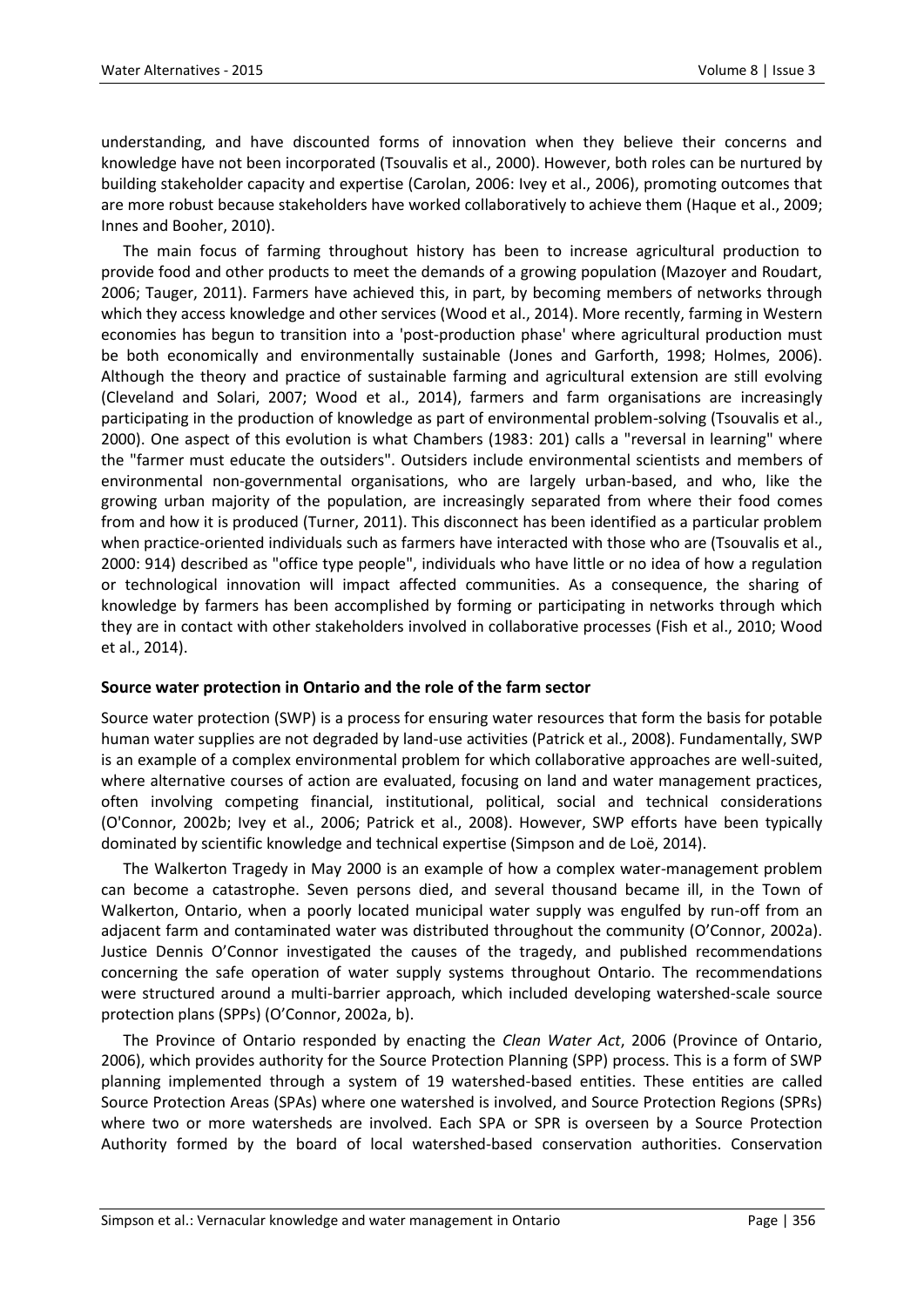authorities are municipally funded watershed-based organisations that have been contracted by the Ontario Ministry of the Environment (OMOE) to facilitate the development of SPPs<sup>1</sup> within an SPA or SPR through a collaborative problem-solving process using multi-stakeholder Source Protection Committees (SPC). Each SPC must prepare a Source Protection Plan (SPP) for its watershed(s), in compliance with prescribed requirements concerning the scope, content, timeline, and committee structure (OMOE, 2010). The SPC chairs are appointed by, and are responsible to, the Ontario Minister of the Environment. One-third of the stakeholder members are drawn each from the municipal, business, and public interests, respectively, within the watershed. First Nations' reserves are not subject to the authority of provincial laws such as the CWA. Additionally, from a constitutional perspective First Nations are not 'stakeholders' (von der Porten and de Loë 2013). Nonetheless, in recognition of the fact that reserve lands often affect or are affected by neighbouring lands and waters, the SPP process included First Nations' representatives on an SPC where the SPA or SPR contains First Nations' reserve lands. Each SPC also has ex officio members representing the OMOE, local public health units, and the Source Protection Authority. Administrative and technical support is provided to the SPC by a project manager and administrative and technical staff associated with one or more local conservation authorities from within the SPA or SPR.

Farmers were identified as a key stakeholder group. Although farmers comprise only 2% of the overall population, they own or manage approximately 33% of the land in southern Ontario (OMAFRA, 2012), the part of the province where most of the population and associated municipal water systems are located. As a result, one to three member(s) of each SPC were prescribed to represent the agricultural community in areas where agriculture was classified as a significant local land use. The agriculture sector has supported the concept of SWP from the outset. Provincial farm organisations implemented a process to participate in the SPP process in order to promote consistency between the SPP process and existing programmes that have encouraged economically and environmentally sustainable farming (Armitage, 2001; Bradshaw, 2006; Legislative Assembly of Ontario, 2006). To organise and guide farm-sector efforts, the Ontario Farm Environmental Coalition (OFEC), a stakeholder network that represents 37 farm and commodity organisations concerning agri-environmental matters (Verkley et al., 1998; Morrison and Fitzgibbon, 2014), established a SWP working group. The working group was composed of staff representing four major farm organisations and the Ontario Ministry of Agriculture, Food and Rural Affairs (OMAFRA). OMAFRA staff members were invited to be part of the working group by the farm organisations, and participated with the agreement of their Deputy Minister. The first author of this publication is one of the OMAFRA programme staff members, and has been a member of the working group since its inception.

The working group recognised the need for agricultural representatives to have capacity to participate effectively in the multi-stakeholder SPC problem-solving setting, and to be seen as legitimate representatives of their local farm community. This is consistent with a growing sentiment in the farming community that farmers need to educate the broader public (Tsouvalis et al., 2000) about the science and practice of farming. The OFEC SWP working group prepared a list of qualifications advertised in provincial and local farm publications. A series of meetings was then organised by OFEC and the County Federations of Agriculture throughout Ontario to bring together members of the local farm community to elect agricultural representatives to participate on SPCs. Each Source Protection Authority had been delegated authority under the *Clean Water Act*, 2006 (Province of Ontario, 2006) to select agricultural members for its SPC, and initially opposed appointing locally elected agricultural representatives. However, most (34 of the 37) agricultural representatives elected by the local farm

 $\overline{a}$ 

 $1$  At the time of the writing of this paper, 22 draft Source Protection Plans (SPPs) had been prepared by 19 Source Protection Committees and submitted to the OMOE for review. Approximately three-quarters of the SPPs have been approved and assigned an effective date by the Ontario Minister of the Environment. It is anticipated that all SPPs will be approved and assigned an effective date by the end of 2015.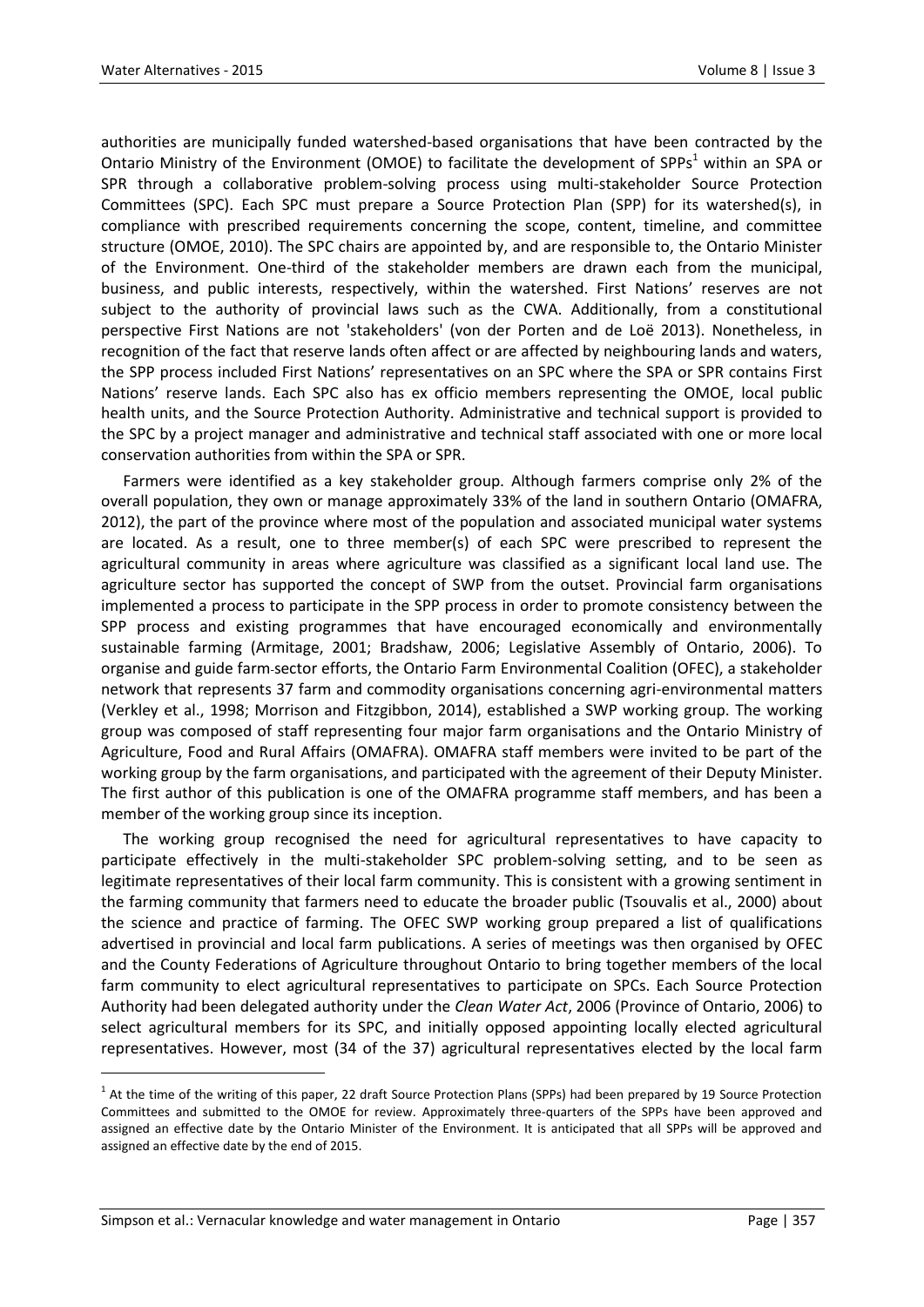community were eventually accepted by the local Source Protection Authority and were appointed to 15 of the 16 SPCs with agricultural members (VanDusen, 2007).

An important role of the agricultural representative has been to educate other SPC members and staff about farming by sharing a combination of agricultural science and practice, and local farmer knowledge. It was anticipated that this would help SPC members to recognise that municipal drinking water sources could be protected by promoting economically and environmentally sustainable agriculture (Carter, 2005). To support this objective, OFEC secured funding from farm organisations and federal and provincial government agencies, and conducted six workshops to provide support to the agricultural representatives. These workshops included a combination of formal and informal learning activities facilitated by OFEC SWP working group members. The workshops also included presentations by academic, consultant, municipal and provincial government technical experts (OFEC, 2007; OFEC, 2008a, b; OFEC, 2010, 2011, 2012). Each meeting incorporated a facilitated discussion that included the agricultural representatives and OMOE senior management staff members. The workshops were supplemented with frequent teleconference and online discussion sessions concerning topics requested by the agricultural representatives.

The focus in the current study is on how stakeholder networks contribute to collaborative forms of problem-solving, such as the creation and sharing of knowledge. As Bogasan and Zølner (2007) have observed, it is often not clear from the outside what role(s) actor networks play, and how they interact as part of problem-solving processes.

# **METHODS**

Insights on the creation of vernacular knowledge, and preferences of information sources, during the SPP process were evaluated using a standardised survey questionnaire. Specifically, data were collected concerning SPC members' attitudes regarding the value and uptake of vernacular knowledge within a collaborative multi-stakeholder problem-solving process that began in early 2008. The questionnaire was developed from a review of the literature concerning the role of knowledge in collaborative forms of problem-solving. A draft questionnaire was pre-tested through discussing its content and approach with nine key informants who represented sectors that had a strategic interest and had contributed to the development of the *Clean Water Act*, 2006 (Province of Ontario, 2006) and the SPP process. These people were selected based on their having served directly as a sector representative, or having acted in a supporting role as an agency or NGO staff member, as part of one of the three advisory committees established by the Minister of the Environment during the development of SPP process (OMOE, 2003, 2004a, b). Insights from this process resulted in constructive adjustments to the questionnaire.

Data collected using different research methods as part of the same research question were combined and analysed using the concurrent triangulation approach to mixed methods research (Cresswell, 2003; Johnson and Onwuegbuzie, 2004; Yin, 2009). This approach allowed data to be collected concurrently and with equal priority, and evaluated and analysed in an integrative manner in order to confirm, cross-validate and corroborate research findings (Cresswell, 2003). This helped to ensure comprehensiveness, credibility, reliability and validity of the research process and its findings (Morse, 2003; Teddlie and Tashakkori, 2009). Closed-ended questions used a five-point Likert-type scale to collect ordinal-level data measuring SPC members' perceptions concerning the research themes. Responses to close-ended questions were coded (Strongly Disagree = 1, Disagree = 2, Undecided = 3, Agree =4, Strongly Agree =5), and then analysed to generate descriptive and inferential statistics using SPSS Statistics Version 20.0 (IBM, 2011). The research themes, statistical tests and associated results are discussed in the Results and Discussion section below. Open-ended questions interspersed with closed-ended questions provided respondents with an opportunity to provide specific examples or expand upon ideas related to the closed-ended questions. Responses to open-ended questions were interpreted and categorised in order to understand the perspective of respondents (Babbie, 2001).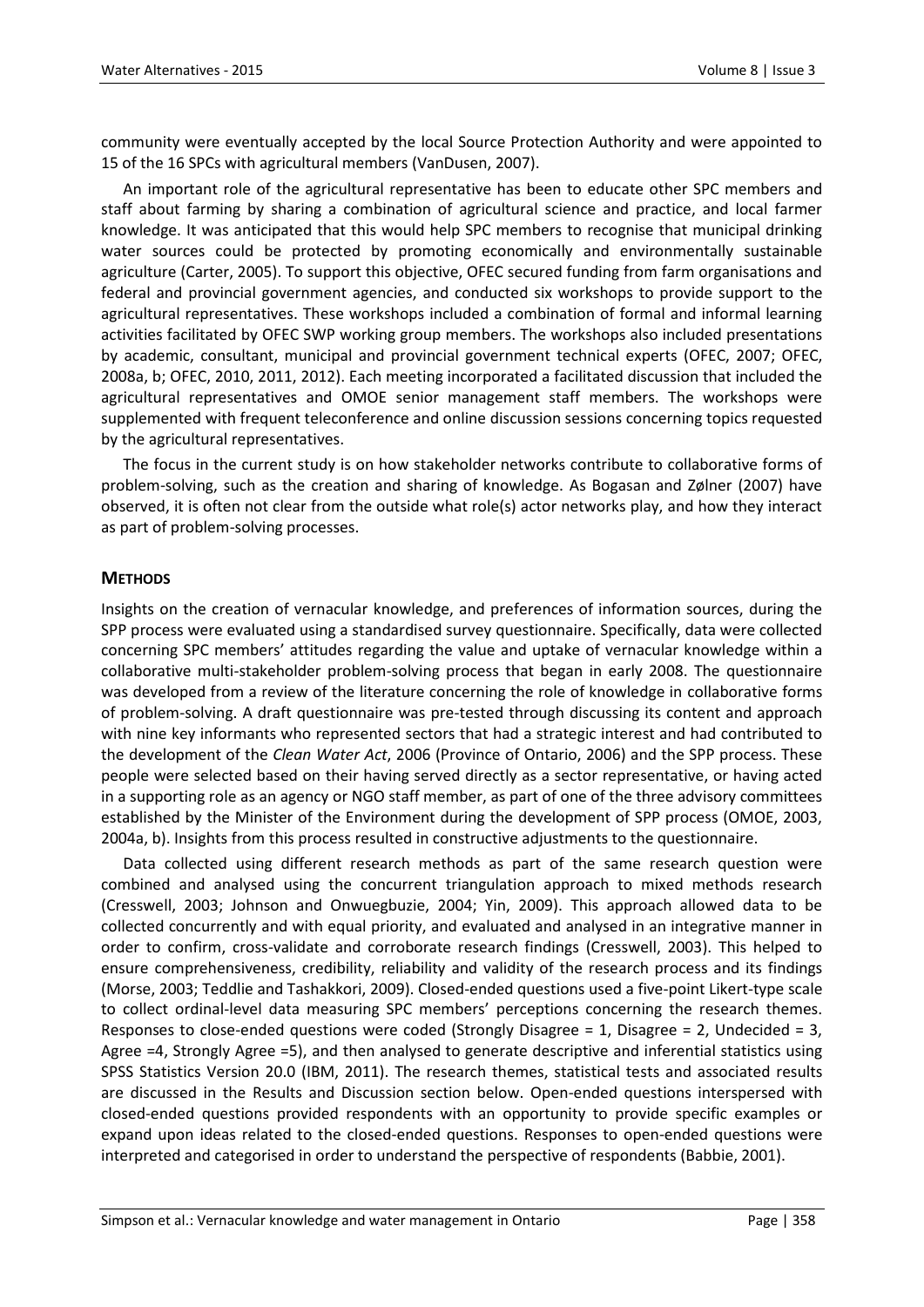An internet link to the online questionnaire was delivered in mid-2011 by email to the 405 members of the 19 watershed-based SPCs, either directly where individual email addresses were known, or indirectly through SPC staff where the email addresses were not known. The internet link to the online questionnaire was also delivered to 30 representatives of organisations that had a strategic interest in, or had been involved with, the SPP process. This included non-governmental actor organisations such as provincial-scale environmental, farm, and watershed management organisations, and three ministries interested and involved in the SPP process in Ontario.

Altogether 211 responses were received, providing an overall response rate of 48.5%. The response rate for individual questions was only marginally lower (on average 39%). This response rate compares favourably with the range of experiences reported for other studies using email questionnaires (Kaplowitz et al., 2004; Gigliotti, 2011).

#### **RESULTS AND DISCUSSION**

The study concerns the creation of vernacular knowledge and network participants' perspectives on related information sources in addressing a complex water-management issue. The analysis is organised around two themes: (1) the experience and contribution of SPC members in creating and sharing knowledge, and (2) the perceived value of different information sources.

#### **Involvement in the creation and sharing of vernacular knowledge**

The first theme concerned SPC member involvement with two key components of vernacular knowledge – technical information and local knowledge. Respondents were asked to provide responses to closed- and open-ended questions concerning a series of statements. The closed-ended questions prompted respondents to indicate their level of agreement with each statement on a five-point Likert scale. These statements, the associated response rates (%), and number of responses (N), are presented in Table 1.

The statements and associated responses for Theme 1 are organised into two sub-themes. Subtheme 1.1 concerns statements related to providing and discussing local and technical knowledge, which are related to the principle of creating and sharing vernacular knowledge. Sub-theme 1.2 concerns statements related to the integration, modification and valuing of local and technical knowledge, which are related to the practice of creating and sharing vernacular knowledge. Both subthemes are necessary for the creation and sharing of vernacular knowledge. As shown in Table 1, the responses indicate that the majority of respondents supported and participated in the creation and sharing of vernacular knowledge. Indeed, more than 50% of respondents either strongly agreed or agreed with each of the statements presented. However, a closer examination of responses indicates that there is less support for Sub-theme 1.2 compared with Sub-theme 1.1. This observation was tested statistically by comparing the proportions of positive responses (Strongly Agree, Agree) for the two subthemes using the z test for Comparing Two Proportions (Bererson et al., 1988). A non-parametric test was selected given the ordinal data provided by responses to the Likert-type questions. The test results indicated that two sub-themes were significantly different ( $p < 0.001$ ). This suggests that the respondents' perceived that the activity of providing and discussing local and technical knowledge was significantly greater than the activity associated with integrating, modifying and valuing the creation and sharing of vernacular knowledge. Further, the results suggest that there was significantly greater support for the creation and sharing of vernacular knowledge in principle than in practice.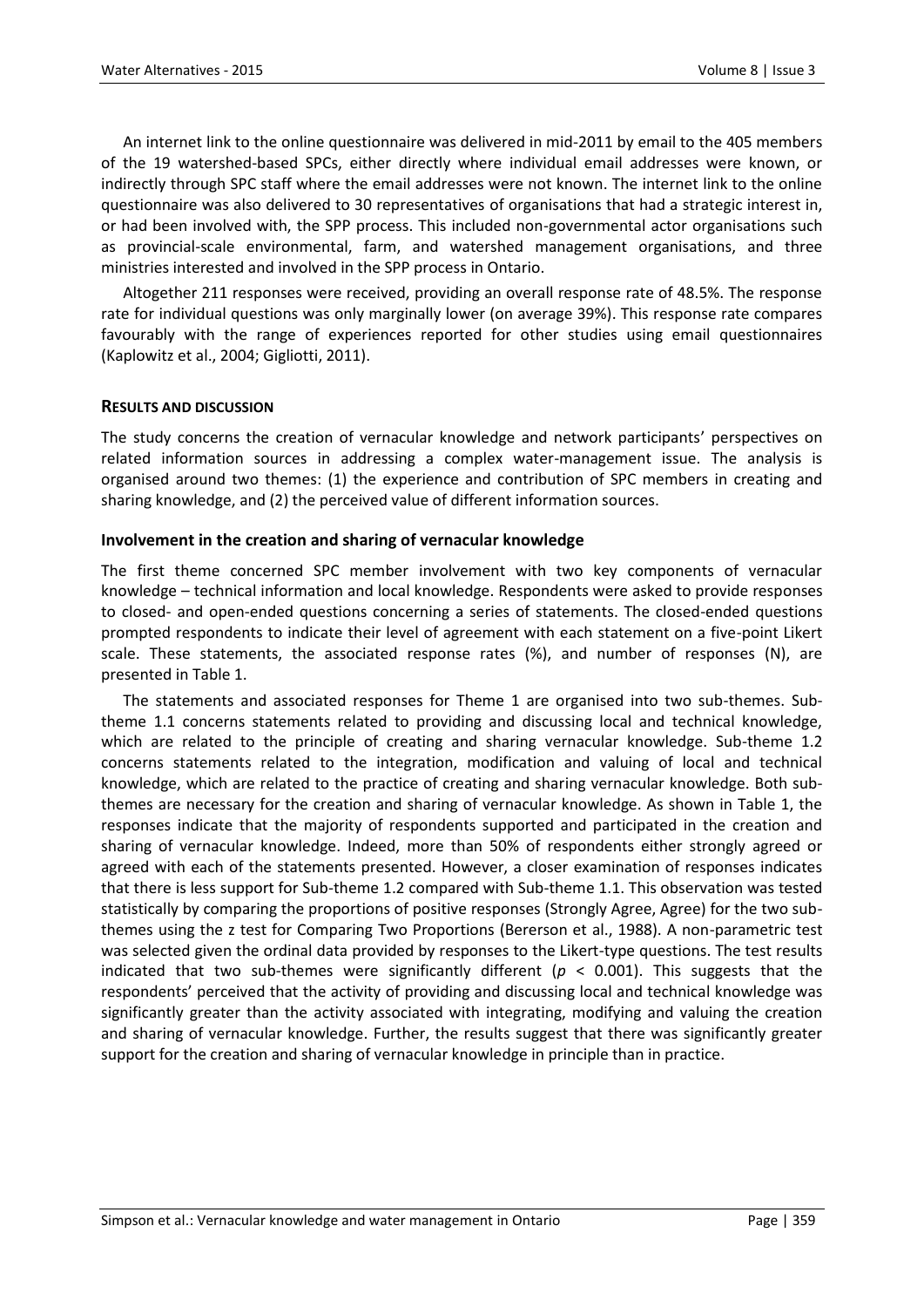| Sub-theme                                                                           | Statement                                                                                        | Response (%) |      |      |      |           | N   |
|-------------------------------------------------------------------------------------|--------------------------------------------------------------------------------------------------|--------------|------|------|------|-----------|-----|
|                                                                                     |                                                                                                  | SA           | A    | N    | D    | <b>SD</b> |     |
| Sub-theme 1.1 - Providing and<br>discussing local and technical<br>knowledge        | SPC members are able to<br>request and receive<br>additional technical<br>information from staff | 49.7         | 45.6 | 4.1  | 0.6  | 0.0       | 171 |
|                                                                                     | SPC members freely discuss<br>the benefits and limitations<br>of technical information           | 34.1         | 51.2 | 9.4  | 4.7  | 0.6       | 170 |
|                                                                                     | SPC members encouraged<br>to contribute local<br>knowledge                                       | 52.4         | 40.0 | 6.5  | 1.2  | 0.0       | 170 |
|                                                                                     | The broader community is<br>encouraged to contribute<br>local knowledge                          | 28.8         | 55.9 | 13.5 | 1.8  | 0.0       | 170 |
| Sub-theme 1.2 – Integrating, modifying and valuing local<br>and technical knowledge | SPC members are able to<br>collaborate freely to<br>generate locally<br>appropriate solutions    | 28.1         | 42.7 | 19.9 | 8.8  | 0.6       | 170 |
|                                                                                     | SPC members are<br>encouraged to suggest<br>modifications to technical<br>information            | 20.7         | 39.6 | 25.4 | 13.0 | 1.2       | 169 |
|                                                                                     | The problem-solving<br>process incorporates both<br>local and technical<br>knowledge             | 30.0         | 50.6 | 14.7 | 4.1  | 0.6       | 170 |
|                                                                                     | Local knowledge is equally<br>valid and important as<br>technical knowledge                      | 22.5         | 39.1 | 24.3 | 11.8 | 2.4       | 169 |
|                                                                                     | Technical knowledge is<br>modified to reflect local<br>knowledge                                 | 17.8         | 39.1 | 30.8 | 11.8 | 0.6       | 169 |

# Table 1. Questions concerning the co-production of vernacular knowledge.

Open-ended questions asked respondents to share examples of how SPC members have participated in the development or modification of technical information, and to share examples of local knowledge that were provided by SPC members (e.g. personal knowledge about groundwater quality in specific areas). Responses suggested three technical reasons for the reduced perception of activity concerning the co-production of vernacular knowledge from Sub-theme 1.1 and Sub-theme 1.2. The first was that the process for conducting technical work was highly constrained by the OMOE Technical Rules concerning the creation and use of knowledge (OMOE, 2009). As a result, SPC staff and consultants perceived little latitude for modifying the technical information based on the comments and concerns of SPC members. One SPC project manager's response reflected this challenge, noting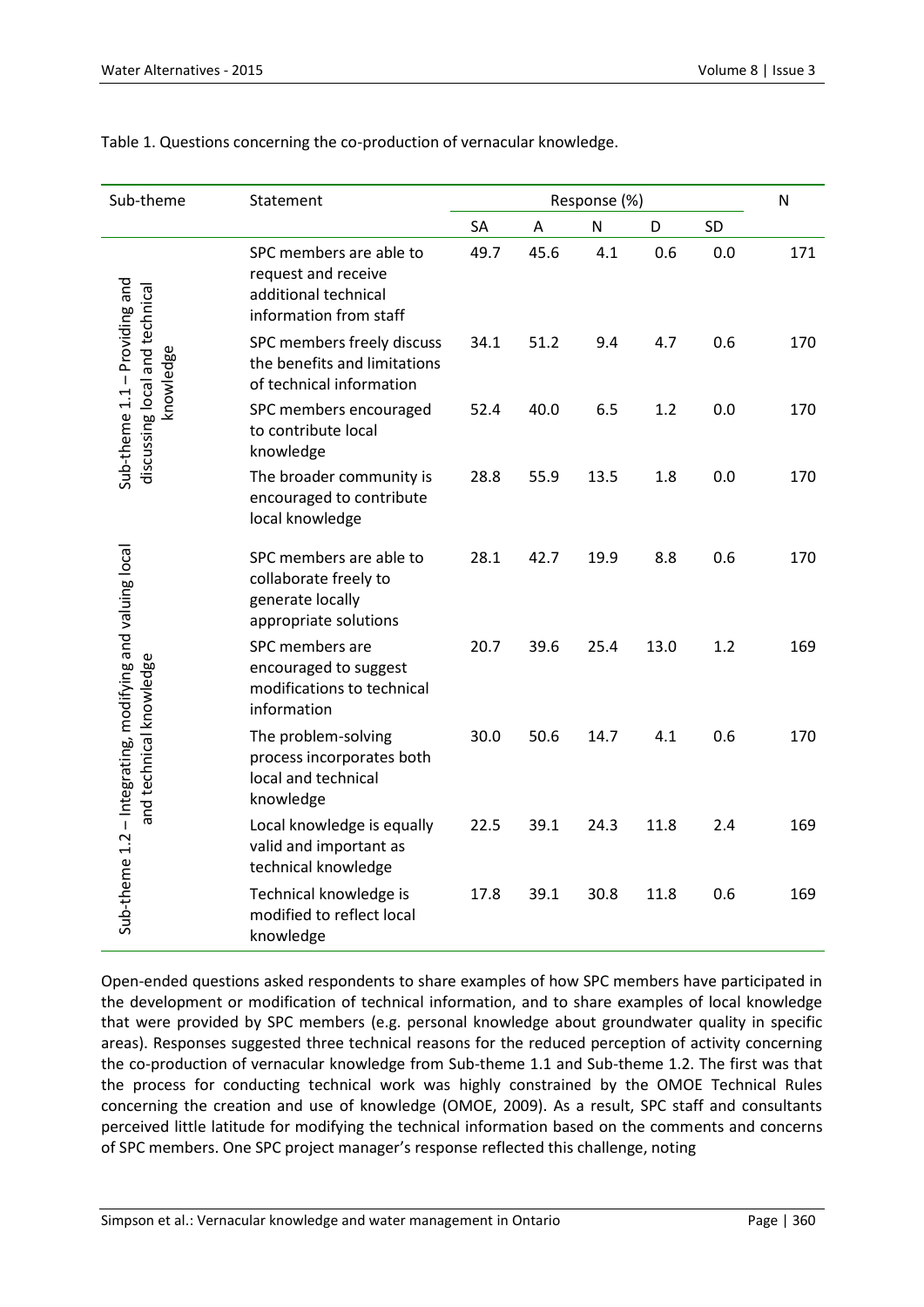at the beginning of the assessment report process SPC members tried to influence the nature of some technical work, but we found that the scope and nature of the technical work was very narrow and that input from the SPC could not be accommodated because of the limitations of the technical rules. The message that I have understood from the province is that the [Source Protection Authority] & SPC have no say in how technical work is done – we must follow the technical rules whether or not they work and whether or not they are relevant to local conditions.

A Source Protection Authority representative was more forthright, stating that "due to the scoring of the Technical Rules, SPC members lack the ability to make their input the basis for determining how the decision making process is undertaken".

In some cases, this challenge appeared to have been overcome, as indicated by the survey comments of another SPC project manager, who stated

our Intake Protection Zone studies were not accepted by the SPC when first presented by the consultant because of strong reservations raised by one SPC member about some of the methodologies used. The study was tabled for nearly a year while SPC members [met] informally with MOE technical staff and the consultants to try and sort out the issues with the methodologies. In the end, staff agreed with the SPC that the current results were indefensible and after 14 months a revised approach/methodology was reached that was acceptable to staff, the consultants and all but the original SPC member who raised concerns.

This inflexibility in the prescribed process resulted in some SPC members taking more of a hands-off approach, which was reflected by one municipal representative who stated that "we participated with staff in proving that the sink holes are an issue … [however]… we are not involved in doing the charts, graphs, equations, etc; but we do have input in asking questions on why and how the staff are doing the technical information".

A second explanation was related to the often unspoken assumption in technical circles that expert science is generated using a scientific process, and should not be modified based on local knowledge that is perceived to have been generated using a non-scientific process (Innes and Booher, 2010). For instance, one conservation authority representative noted that "technical information is technical and it would be contrary to the scientific basis of the process for [SPC members] to suggest modifications to the technical information".

However, the generation of technical information often involved making a number of theoretical assumptions that had to be verified to ensure accuracy and reliability (Slovic, 1998; Renn, 2008). For example, the inherent challenge associated with the interpretation of technical knowledge was noted in the comments of a Source Protection Authority representative who reflected that "SPPs are considered science-based by the MOE, however the technical rules go against the recommendations of other scientific studies we have for our groundwater". She expanded on this concern, noting "our recharge area cannot be classified as a significant [groundwater recharge area] due to the [time of travel] outlined in the Technical Rules even though a comprehensive hydrogeological study considers it significant to the quality and quantity of our local drinking water sources".

These sorts of disagreements concerning technical knowledge were overcome by SPC members in at least one instance. For example, one municipal SPC member noted the great deal of effort that was required by SPC members to understand and discuss the "vast array of 'assumptions' that the consultants brought to their respective reports. Staff followed up and a meeting was arranged with all of the consultants. Through extensive discussions, a common set of standards/assumptions were conceived". It is noteworthy that the SPC member who provided this response had considerable expertise in the environmental consulting sector. This status as a technical expert, combined with experience and expertise in negotiating with other experts, may have assisted the SPC member to challenge successfully the assumptions put forward by conservation authority staff and technical consultants.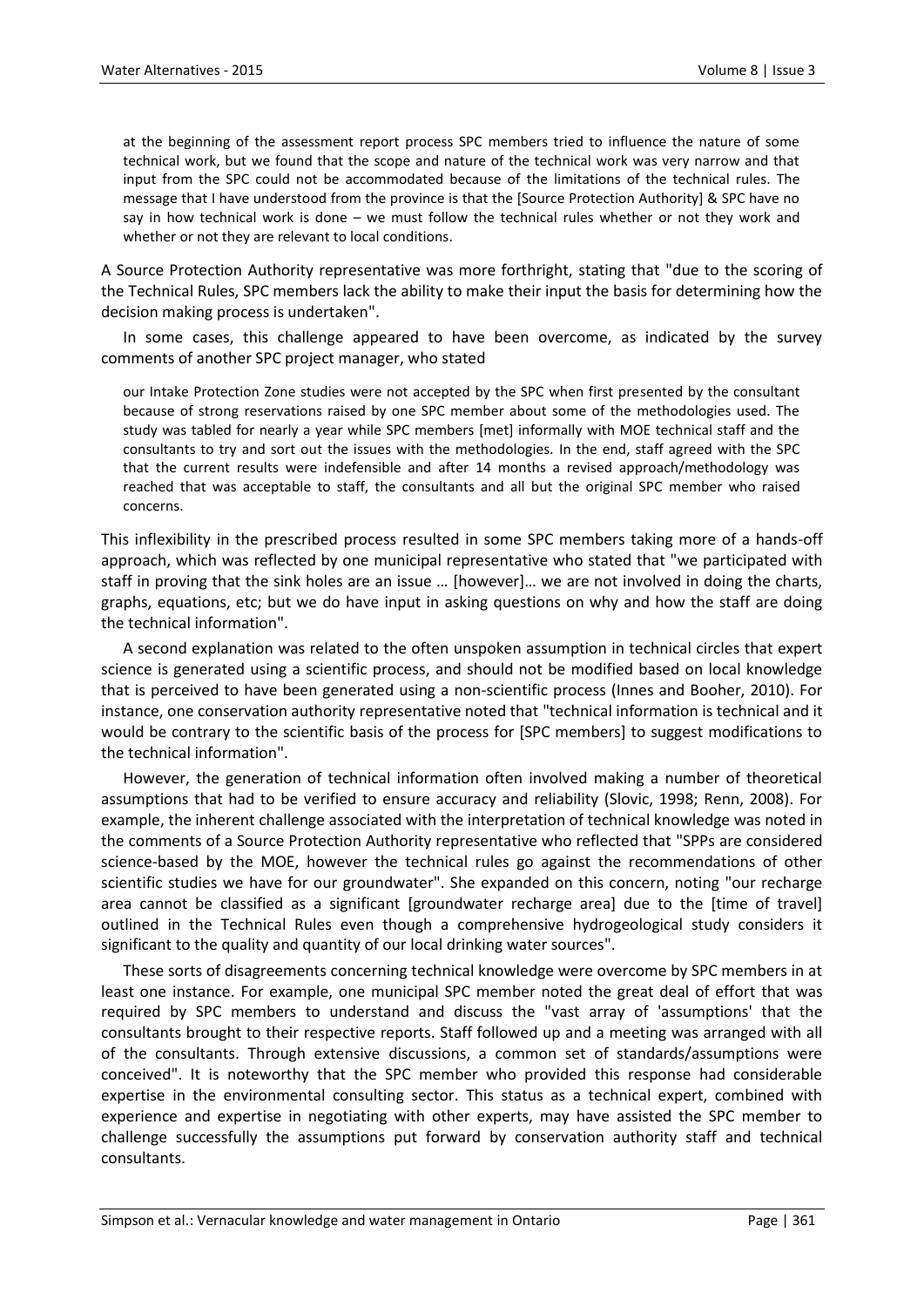Third, respondents indicated that technical information was privileged over local information because it is collected by experts rather than by local residents. One public representative raised this point, noting "[the SPC's] decisions that are overruled by the technical people in Toronto. An example of this would be the [Municipal Surface Water Intake Protection Zone] for Ramsay Lake. We did not feel that it was inclusive enough. Our technical staff brought this to Toronto and it was turned down".

Also, one SPC Chair observed that "our committee prefers to act on fact rather than opinion". This was consistent with observations in the literature that local knowledge is often perceived to be less robust than expert science (Montpetit, 2003; Innes and Booher, 2010). Also, there appeared to be some lack of trust in local knowledge particularly on the part of technical experts involved in the process. This was reflected in the response of conservation authority staff associated with two different SPCs who stated that "local knowledge is not always correct and recent and must be confirmed, where possible, before it is used", and, that "scientific technical knowledge should outweigh local knowledge as it is the basis for problem-solving". These comments reinforce claims in the literature that experts often believe other sources of knowledge have less value than expert science (Innes and Booher, 2010).

Three non-technical explanations also emerged from the evaluation that helped to explain the reduction in perception of activity between Sub-theme 1.1 and Sub-theme 1.2. First, not all stakeholders may understand the importance of, or need to question, technical information (Susskind et al., 2007). In this instance, increasing the technical capacity of SPC members to critically assess the validity of technical information was important to ensure it accurately represented what existed in the watershed. One agricultural representative recognised the importance of increasing the technical capacity of SPC members, noting "In most cases the background training offered by [the agricultural sector] has been most beneficial" … because… "[a]fter all one can't possibly know everything on the topics discussed".

The importance of technical capacity for retaining control of decision making by SPC members was noted by a municipal representative with an extensive technical background who observed that "Our working group held up and required modifications for a report … when not happy with its presentation. We would seldom try to out-technical the experts obviously but when work was not consistent or appeared poorly done we had it changed".

Second, the process had prescribed timelines and other constraints that interfered with the ability of SPC members to adequately and thoroughly review technical information, and to ensure that appropriate changes were made during the problem-solving process. For instance, one public health unit representative observed that the

process appears to be too rushed. When issues are brought forward about wording and the intent comments are made [by SPC staff] that this is wordsmithing and that time has been set aside at the end of the process. This may create a problem that down the road in the final review there may be issues over intent and then [there is] not enough time. The process time should be adequate to discuss issues fully.

An agricultural representative also noted concerns with the prescribed timelines imposed on the problem-solving process, and the creation and sharing of vernacular knowledge, stating "In some cases, because [of] MOE time constraints, local knowledge was not included in the assessment report, not that local knowledge was not sought after and received, just not all used".

Third, in order for stakeholder representatives to be able to understand technical information presented to them by technical experts, they need to be able to internalise and transform that information into knowledge that makes sense within the context of their own beliefs, experiences, and values (Tsouvalis et al., 2000; Michaels et al., 2006). Where stakeholders have knowledge of local conditions, such as farmers who typically have an intimate, and often multi-generational, knowledge of the lands they farm, inconsistencies may be observed between their local knowledge and the technical information that was presented by experts. In this situation, stakeholders will often strive to better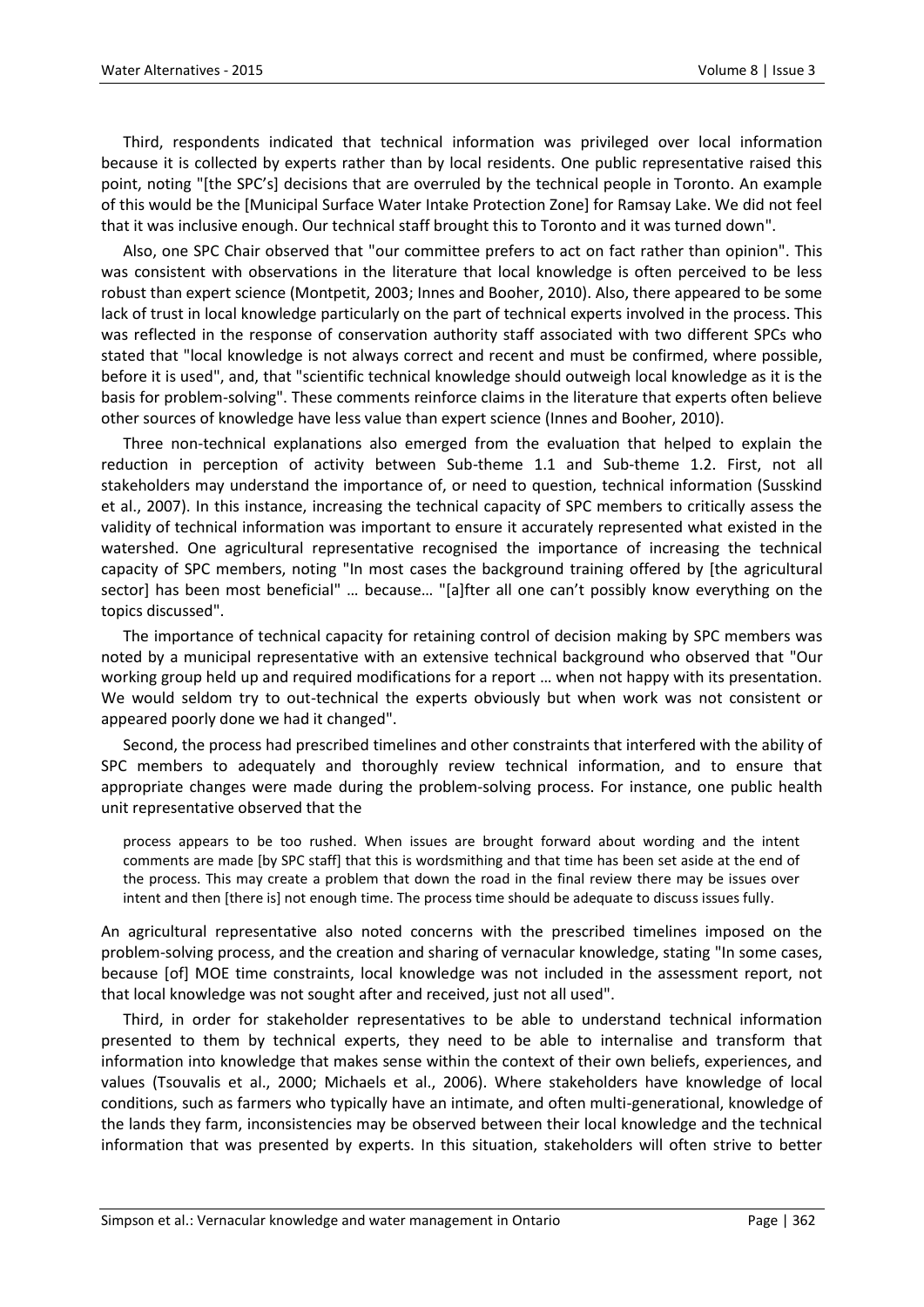understand or modify technical information so that it is consistent with their understanding, to challenge its validity, or ignore it during the problem-solving process (Tsouvalis et al., 2000). Consistent with this perspective, one agricultural representative commented that "Technical working group [SPC members have] had the opportunity to review and question and have changes made to most areas with the exception of livestock density calculations, resulting in bogus numbers being used and submitted".

This suggested that some stakeholder representatives possessed or developed capacity and expertise, which helped them to discuss, and in some cases, resolve inconsistencies in information (Ivey et al., 2006; Carolan, 2006). As a consequence, the OFEC SWP working group members appear to have been correct when they anticipated that the agricultural representatives needed greater capacity and expertise to be able to participate more effectively and question ideas that were inconsistent with their knowledge of farming and the local farm community.

# **Relative importance of different information sources**

The second theme dealt with the relative importance of information sources during the problemsolving process, and involved responses to one close-ended question and one open-ended question. The close-ended question asked respondents to rate the importance of information sources using the five-point Likert scale. The open-ended question asked respondents to identify specific individuals or organisations that were especially important sources of information. In this instance, non-parametric statistical analysis was used to test for differences between different information sources. The underlying rationale was that different organisations or sectors brought different information to the SPC process, and each would act as a potential information source. The premise was that survey respondents would rate information they found important – and were likely to consider and include it in the problem-solving process – higher than information sources that they judged to be less or not important. The responses to the close-ended questions were analysed using the Kruskal-Wallis test, which compares three or more independent samples of ordinal data (Reaves, 1992; Cramer, 1994). This test is useful for determining whether the difference in the ordinal data from two or more samples is statistically significant (Siegel, 1956; Siebert et al., 2010; Ahmed et al., 2013). In this application, the Kruskal-Wallis test was used to identify information sources (i.e. different organisations or sectors) that were significantly different compared to all other information sources.

The results of the Kruskal-Wallis test (Table 2) indicate that the agriculture sector was rated by respondents as the only non-government group that provided information that was identified as significantly different from information provided by other sources. This indicates that the information provided by the agriculture sector was perceived by respondents to be significantly different from all other information sources, as was the information provided by the two provincial ministries (OMOE, OMNR), conservation authorities, and Conservation Ontario, a provincial organisation that represents all 36 conservation authorities.

The organisations or sectors that were determined to be significantly different were then examined for their relative importance to respondents. Table 2 summarises the number, mean value and standard deviation of responses, and the Kruskal-Wallis Test results [Chi-square (x<sup>2</sup>) value, and significance level (p) values], for each of the organisations or sectors that was significantly different from other sources. The five organisations or sectors are listed in Table 2 in order of decreasing importance based on the mean value of responses. This ranking indicates the relative importance of the different information sources. Table 2 also indicates the top five receptors of information for each organisation or sector, based on the median score of responses, which are listed in order of decreasing importance. The median score provides a measure of the value that each of the respondents associated with a specific organisation or sector placed on the information from the significantly different sources. Specifically, a score of '1' (Strongly Agree) indicates a greater acceptance of the statement than a score of '5' (Strongly Disagree).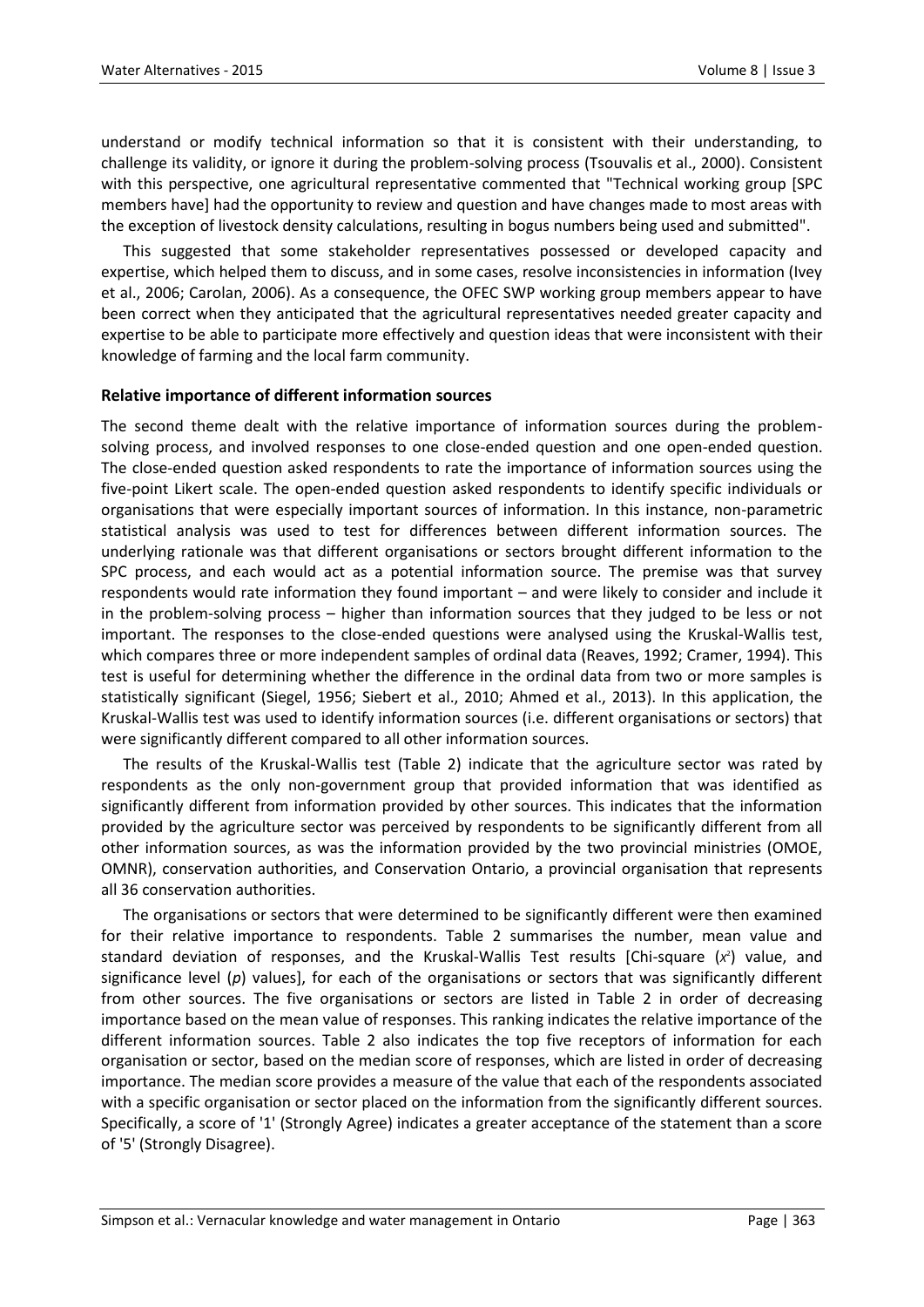| Organisation<br>or Sector | Responses<br>(N) | Mean<br>Score | Standard<br>Deviation | Kruskal-Wallis<br>Test |                  | Key Information Receptors     |                 |
|---------------------------|------------------|---------------|-----------------------|------------------------|------------------|-------------------------------|-----------------|
|                           |                  |               |                       | $x^2$                  | $\boldsymbol{D}$ | Sector                        | Median<br>Score |
| <b>OMOE</b>               | 110              | 1.52          | 0.632                 | 34.970                 | .000             | <b>OMOE</b>                   | $\mathbf{1}$    |
|                           |                  |               |                       |                        |                  | <b>OMAFRA</b>                 | $\mathbf{1}$    |
|                           |                  |               |                       |                        |                  | <b>First Nations</b>          | $\mathbf{1}$    |
|                           |                  |               |                       |                        |                  | <b>Conservation Authority</b> | $\mathbf{1}$    |
|                           |                  |               |                       |                        |                  | <b>SPC Chairs</b>             | $\mathbf{1}$    |
| Conservation<br>Authority | 118              | 1.48          | 0.581                 | 34.683                 | .001             | <b>SPC Chair</b>              | $\mathbf{1}$    |
|                           |                  |               |                       |                        |                  | <b>Conservation Authority</b> | 1               |
|                           |                  |               |                       |                        |                  | <b>Public Sector</b>          | 1               |
|                           |                  |               |                       |                        |                  | <b>Municipal Sector</b>       | 1               |
|                           |                  |               |                       |                        |                  | <b>Industry Sector</b>        | $\overline{2}$  |
| Agriculture               | 108              | 1.76          | 0.735                 | 20.218                 | .042             | Agriculture Sector            | 1               |
|                           |                  |               |                       |                        |                  | <b>SPC Chair</b>              | 2               |
|                           |                  |               |                       |                        |                  | <b>Public Sector</b>          | $\overline{2}$  |
|                           |                  |               |                       |                        |                  | <b>Industry Sector</b>        | $\overline{2}$  |
|                           |                  |               |                       |                        |                  | <b>Environment Sector</b>     | $\overline{2}$  |
| <b>OMNR</b>               | 110              | 1.98          | 0.741                 | 8.869                  | .013             | <b>OMOE</b>                   | $\overline{2}$  |
|                           |                  |               |                       |                        |                  | <b>Environment Sector</b>     | $\overline{2}$  |
|                           |                  |               |                       |                        |                  | <b>Conservation Authority</b> | $\overline{2}$  |
|                           |                  |               |                       |                        |                  | <b>SPC Chair</b>              | $\overline{2}$  |
|                           |                  |               |                       |                        |                  | <b>Industry Sector</b>        | $\overline{2}$  |
| Conservation<br>Ontario   | 96               |               |                       |                        |                  | <b>First Nations</b>          | $\mathbf{1}$    |
|                           |                  | 2.01          | 0.766                 | 27.953                 | .001             | OMOE                          | 2               |
|                           |                  |               |                       |                        |                  | <b>SPC Chairs</b>             | $\overline{2}$  |
|                           |                  |               |                       |                        |                  | <b>Conservation Authority</b> | $\overline{2}$  |
|                           |                  |               |                       |                        |                  | <b>Environment Sector</b>     | $\overline{2}$  |

# Table 2. Importance of different information sources.

Overall, the agriculture sector ranked as the third-most influential sector based on the Mean Score for respondent scores summarised in Table 2. The underlying rationale was that the lower the Mean Score of the survey responses, the greater the importance the respondents placed on the information provided by each organisation or sector. The premise was that the higher an information source was ranked, the greater the likelihood the respondent would consider and include that information in the problem-solving process. This is noteworthy because the importance of agriculture was only surpassed by conservation authorities and OMOE, which have both been supported with significant public financial and staff resources for generating and sharing information among SPC members. It is also noteworthy that the information provided by agriculture was rated higher than that provided by Conservation Ontario and OMNR. This result is interesting because these two organisations – Conservation Ontario and OMNR – have also received public funding for communications and technical staff members to support their involvement in the SPP programme.

The data suggested four reasons why the agricultural network was perceived as a key information source. First, responses to open-ended questions suggested that agricultural representatives were recognised by other sector representatives as knowledgeable people who contributed communityspecific local knowledge of farming experiences at the local scale. For example, one public representative stated that "[o]ur agricultural [representatives] in particular frequently provide local knowledge on many topics, including correcting information in draft reports (groundwater quality and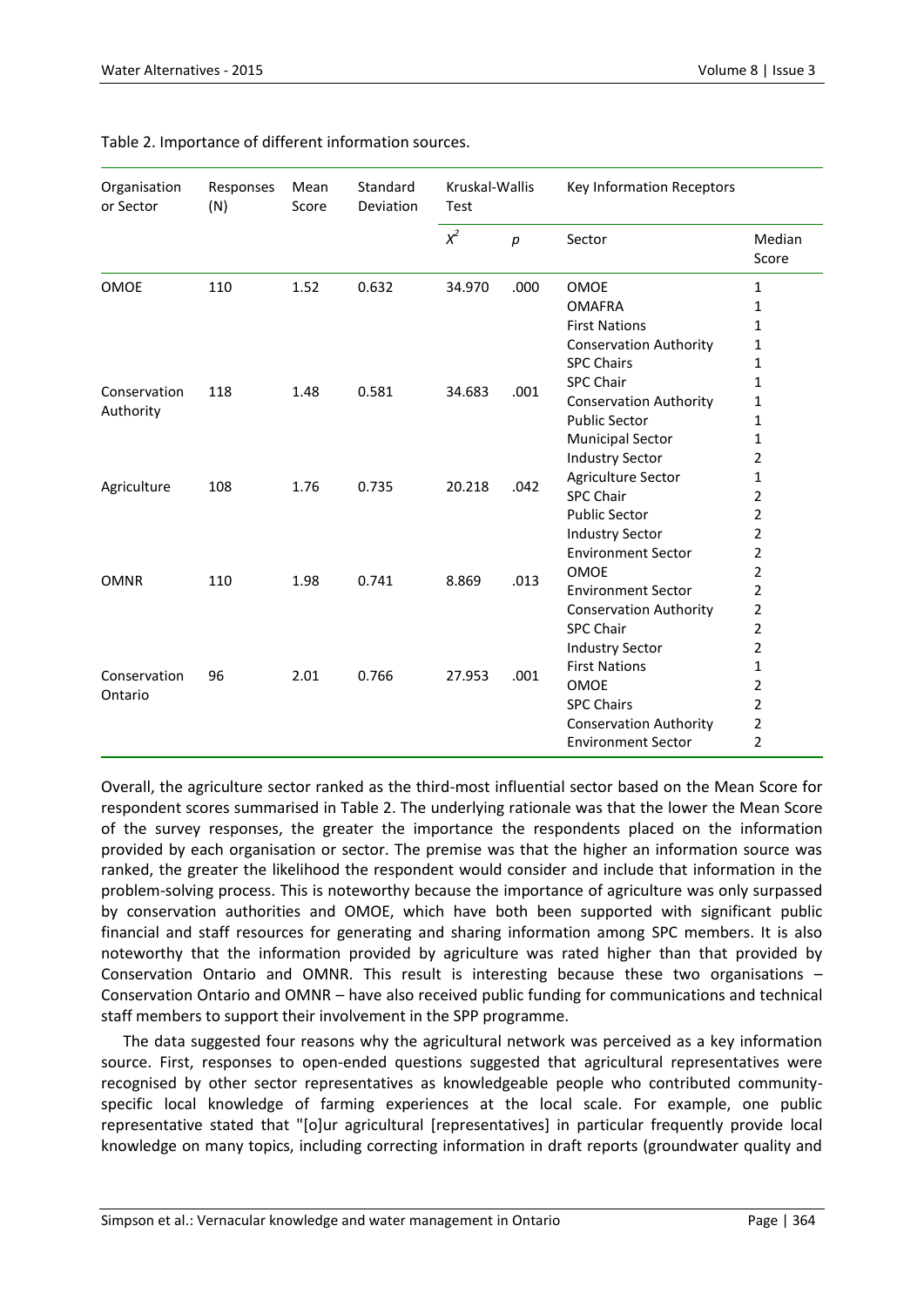threats to groundwater, land use practices, livestock density, nutrient management requirements, etc)". This perspective was shared by one SPC Chair who noted that "Ag reps have done some groundtruthing and brought observations back to the consultants. Particularly the [agricultural representatives who are] technical working group members who are also committee members". This indicated that agricultural representatives had the capacity and expertise required to share local knowledge about farming practices and related matters. Acknowledgement of this contribution by other sector representatives indicates that the agricultural representatives were able to effectively share local knowledge as part of the problem-solving process.

Second, in the qualitative responses, respondents from different sectors noted that agricultural representatives had challenged some aspects of the prescribed problem-solving process, and had advocated for changes so that local needs were better addressed. One OMOE representative noted one example where local needs were better addressed involving "Re-delineation of [intake protection zones] based on their local knowledge of overland flow and drainage systems that were unknown to technical staff". These observations are consistent with a position in the literature that the community has the right to question scientists and the scientific information they generate, as well as a right to provide alternative sources of information (Susskind et al., 2007). In this instance, the agricultural representatives were able to challenge expert science where it was deemed to be inconsistent with their local knowledge.

Third, local knowledge provided by the agricultural representatives was reinforced actively by farm organisations that were part of the OFEC SWP working group. A public representative observed that "[b]ecause they are connected to external organisations, such members often bring or have access to a wealth of knowledge that might not otherwise be known. They also often know who to contact to answer outstanding questions on specific topics". These farm organisations contributed knowledge concerning farming and agricultural science by delivering information through presentations to, and participating in, technical discussions with, SPC members. Another public representative acknowledged the role of the OFEC working group supporting agricultural representatives participating on SPCs, stating "[t]he agricultural representatives seem to be best prepared by outside organisations and seem to serve the interest [of] their members well". One municipal representative supported this conclusion, observing that the contribution of agricultural representatives and external farm organisation representatives has resulted in "the better understanding of nutrient management [regulations] and the agricultural perspective". OFEC SWP working group members also delivered technical information to representatives of networks at the provincial scale (i.e. Conservation Ontario, OMOE), and interacted directly with the SPC Chairs. This was reflected by the identification of the Ontario Federation of Agriculture, the Ontario Cattleman's Association, and the Ontario Farm Animal Council, or their representatives, as key sources of information by respondents.

Fourth, information distributed by OMAFRA complemented the information concerning agricultural science and practices provided by the agricultural community (OMAF, 2012). For instance, responses to close- and open-ended questions indicated that OMAFRA field and programme staff provided expertise at both the SPC scale and provincial scale. OMAFRA programme staff also worked to bridge communication gaps between the OFEC SWP working group, Conservation Ontario and OMOE SPP programme staff, and the SPC Chairs and Project Managers. These efforts were summarised by an OMAFRA field staff member who stated that she "attended three SPC meetings as OMAFRA technical advisor and I was able to provide information on [the Nutrient Management Act]". She added that "by indicating the regulations are looked on the minimum [Best Management Practice (BMP)], the committee decided to use the [Nutrient Management Act] Regulation and recommend BMPs as part of the SPP for those farms not phased in [under the Nutrient Management Act]". These efforts reflected OMAFRA's interest in demonstrating how agricultural regulatory standards and voluntary agrienvironmental management practices, which share a common foundation in agricultural science and practice, support the development and implementation of SPP policies across Ontario (OMAF, 2012).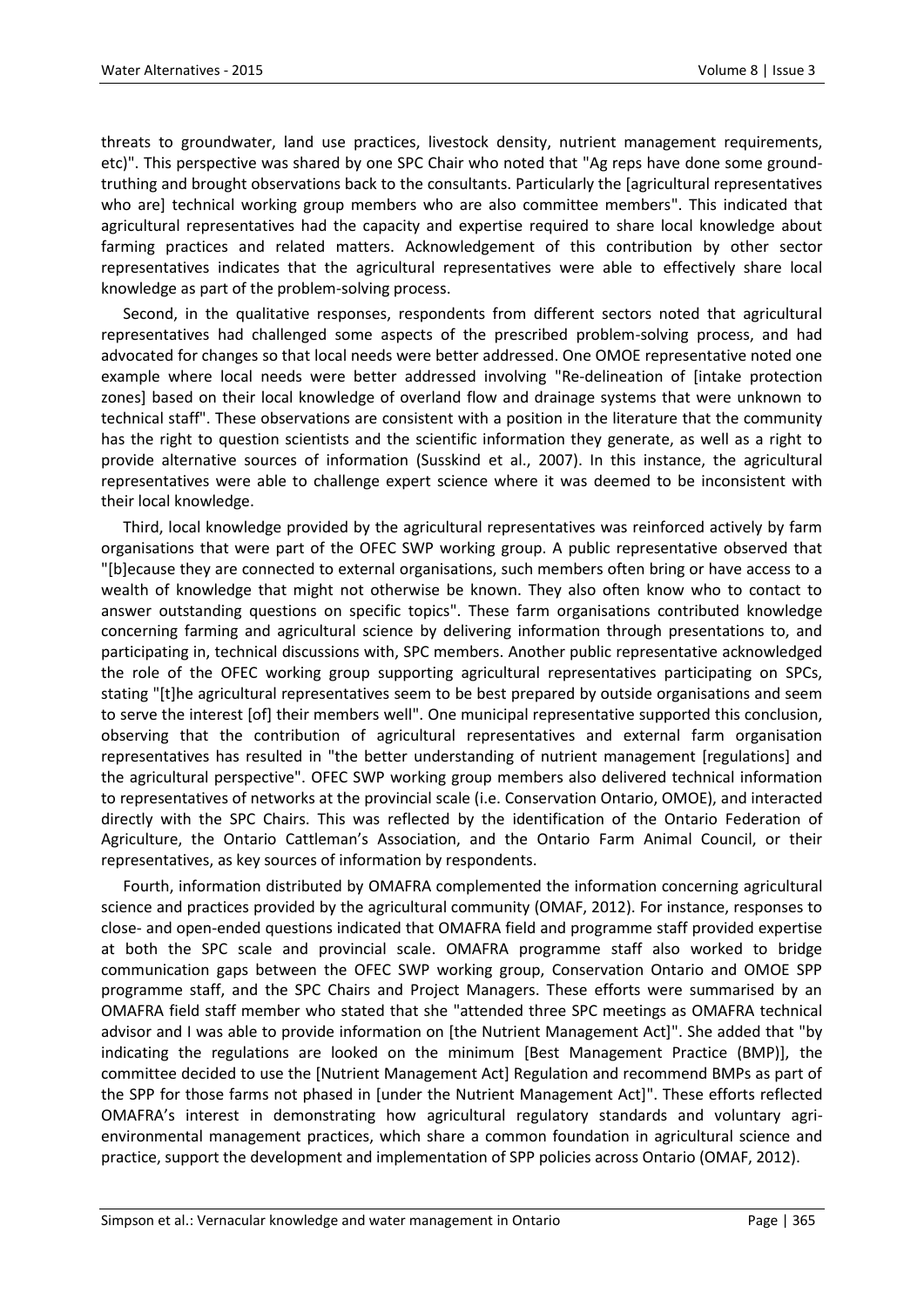# **CONCLUSIONS**

Collaborative approaches to environmental problem-solving provide an opportunity for the development of more robust solutions to complex problems, such as the management of water resources (Lach et al., 2005; Lemos et al., 2010). The contribution of stakeholder groups, and the importance of capacity and expertise to enable them to participate effectively in multi-stakeholder problem-solving processes, is an area of emerging interest in the empirical and theoretical literature (Carolan, 2006; Lockie, 2006). The research presented in this paper contributes to this area of inquiry by providing insight concerning the effectiveness of a particular stakeholder group – the agricultural community – to participate and share its knowledge and perspectives on water management as part of a prescribed multi-stakeholder problem-solving process involving 19 watershed-based source protection committees in Ontario, Canada.

The research revealed that the majority of respondents supported, and had participated in, the coproduction of vernacular knowledge during the problem-solving process. Interestingly, respondents indicated that they perceived that there was greater activity concerning creation and sharing of vernacular knowledge in principle, compared with its actual practice. This can be attributed to three factors. First, the problem-solving process was constrained by the time available for deliberation, and the type of knowledge that should guide it; these timelines were prescribed by regulation (OMOE, 2009). These constraints reflect the challenges that arise when problem-solving approaches are prescribed for complex environmental problems (Jordan et al., 2005; Lach et al., 2005; Innes and Booher, 2010). Second, there was a prevailing thought on the part of some participants that local knowledge was less valid than technical knowledge, and that modifying expert science to reflect local knowledge was unscientific. This is a concern that others have identified in relation to collaborative processes (e.g. Innes and Booher, 2010), and has been attributed in part to an inertia of some stakeholders to overcome biases towards, and recognising the legitimacy of, local knowledge (Pahl-Wostl et al., 2011). Finally, some of the participants, who had adequate capacity and expertise were able to identify inconsistencies in technical information and were effective in challenging and modifying it so that it was consistent with their local knowledge. This is consistent with experience elsewhere where farmers have contested or challenged information that did not agree with theirs and have provided alternative sources of knowledge (Tsouvalis et al., 2000; Susskind et al., 2007).

The research also indicated that respondents recognised and valued agricultural knowledge as an important information source for the problem-solving process. This was attributed to four factors. First, members of a provincial-scale agricultural network, which included state and non-state representatives, supported the local farm community to elect stakeholder representatives and then helped enhance their capacity and expertise through a series of forums (workshops, email groups, teleconferences). Second, the agricultural representatives challenged expert science where it was perceived to be inconsistent with their local knowledge. Third, the provincial-scale OFEC SWP working group members provided support to the stakeholder representatives by offering technical presentations to groups involved in the problem-solving process at the local and provincial scale. These presentations emphasised the role of agricultural science and practice for meeting the objectives of source water protection. Finally, the state agricultural agency informed SPCs, and organisations and agencies interested or involved in the SPP process, that existing regulatory standards and voluntary programmes met the objectives of source water protection, which complemented information provided by the agricultural representatives and provincial farm organisations

The results of the research also provided broader insight for research and practice. First, although the problem-solving process was prescribed by the provincial government, it still exhibited characteristics associated with a collaborative approach. This is consistent with other collaborative processes that have provided a forum within which state and non-state actors participated in problemsolving that incorporated the concerns of stakeholders (Ravetz, 1999; Wynne, 2002; Nowotny et al.,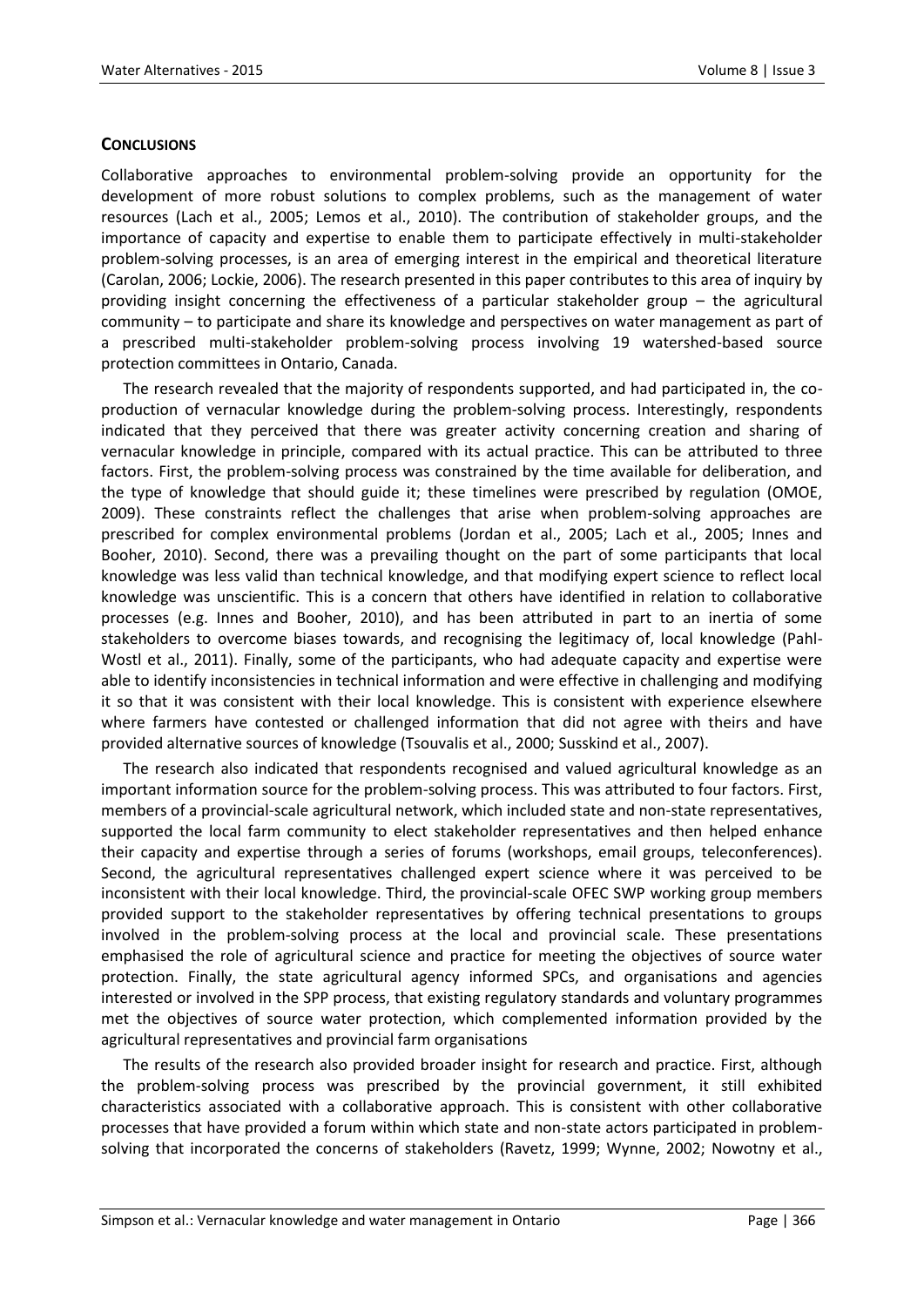2003; Renn, 2007a, b). Also, stakeholders were able to co-produce vernacular knowledge, as noted in the literature as part of the discussion and negotiation of solutions (Orr, 1991; Lach et al., 2005; Bartel, 2014) by integrating expert science and local knowledge (Lee, 1993; O'Riordan and Rayner, 1993; Fischer, 2000; Lach et al., 2005).

Second, it was evident that the agricultural organisations worked outside of, but in contact with, the prescribed process through the agricultural network guided by the OFEC SWP working group. This helped to support coordinated action across watersheds at the local and provincial scales. This is an example of an informal network that operated around, and interacted with, the prescribed network (Robins et al., 2011), and shared information between vertical and horizontal scales and across administrative, physiographic and political boundaries (Paquet, 2001; Peters and Pierre, 2004; Reed and Bruyneel, 2010). In this way the informal agricultural network also supported the creation and sharing of knowledge, both internally and externally. This is consistent with efforts elsewhere where the agricultural community has contributed to the development of knowledge (Lockie, 2006) and educated non-farmer members of the process about farming (Tsouvalis et al., 2000).

Finally, the research provided insight concerning the role that stakeholder networks played in the collaborative problem-solving process (Bogasan and Zølner, 2007). In this instance the informal agricultural network supported the co-production of vernacular knowledge. Specifically, the stakeholder network supported the selection, and capacity-building of the agricultural representatives, during a multi-stakeholder problem-solving process. This provides an example of how the capacity and expertise of participants in a problem-solving process can be increased (Carolan, 2006; Ivey et al., 2006). It is also an example of how agricultural science and practice can be shared, accepted and valued by other sector representatives, and integrated during the discussion of problems and negotiations of solutions (Orr, 1991; Lach et al., 2005; Bartel, 2014). The enhanced capacity and expertise helped empower agricultural representatives to question the prescribed SPP process. This is an example of how increased capacity and expertise can enable participants to challenge assumptions underlying a prescribed approach to problem-solving (Tsouvalis et al., 2000).

# **REFERENCES**

- Ahmed, N.; Rahman, S. and Bunting, S.W. 2013. An ecosystem approach to analyse the livelihood of fishers of the Old Brahmaputra River in Mymensingh region, Bangladesh. *Local Environment* 18(1): 35-52.
- Ansell, C. and Gash, A. 2007. Collaborative governance in theory and practice. *Journal of Public Administration Research and Theory* 18(4): 543-571.
- Armitage, D.G. 2001. *Ontario farmer's commitment to the natural environment* (prepared on behalf of the Ontario Farm Environmental Coalition for the Walkerton Commission). Guelph, Ontario, Canada: Ontario Farm Environmental Coalition.
- Babbie, E. 2001. *The practice of social research*. Belmont, California, USA: Wadsworth Thomson Learning.
- Bartel, R. 2014. Vernacular knowledge and environmental law: Cause and cure for regulatory failure. *Local Environment: The International Journal of Justice and Sustainability* 19(8): 1-24.
- Bererson, M.L.; Levine, D.M. and Rindskopf, D. 1988. *Applied statistics: A first course*. New Jersey, New Jersey, U.S.A.: Prentice-Hall, Englewood Cliffs.
- Blackstock, K.L. and Richards, C. 2007. Evaluating stakeholder involvement in river basin planning: A Scottish case study. *Water Policy* 9(5): 493-512.
- Bogason, P. and Zølner, M. 2007. Methods for network governance research: An introduction. In Bogason, P. and Zølner, M. (Eds), *Methods in democratic network governance*, pp. 1-20. Houndmills, Basingstoke, England: Palgrave MacMillan.
- Bradshaw, S. 2006. The Clean Water Act should be withdrawn and redrafted. *Better Pork* 25-26.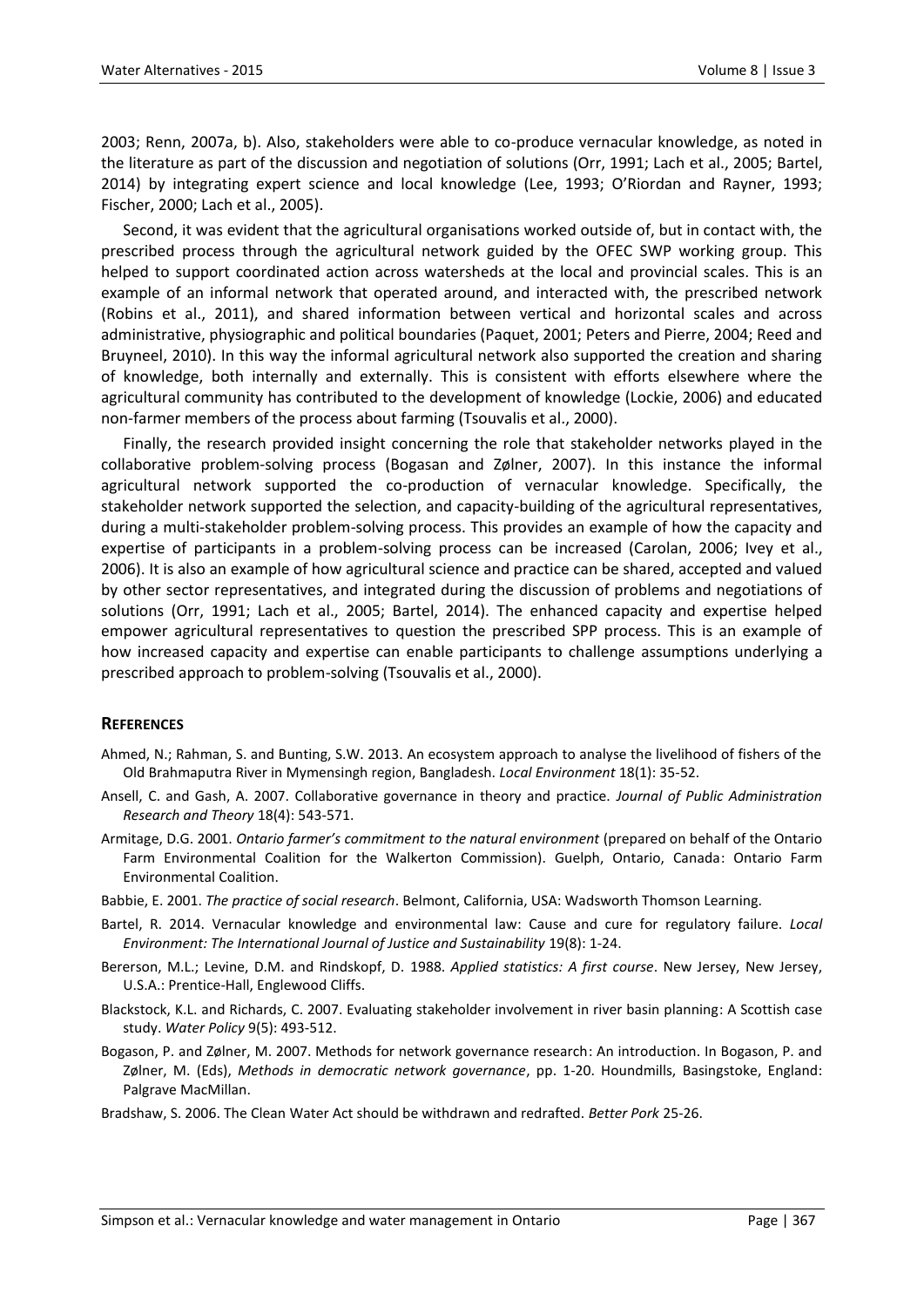- Brummel, R.F.; Nelson, K.C. and Jakes, P.J. 2012. Burning through organizational boundaries: Examining interorganizational communication networks in policy mandated collaborative bushfire planning groups. *Global Environmental Change* 22(2): 516-528.
- Carolan, M.S. 2006. Sustainable agriculture, science and the co-production of 'expert' knowledge: The value of interactional expertise. *Local Environment* 11(4): 421-431.
- Carr, A.J. 2004. Why do we all need community science? *Society & Natural Resources* 17(9): 841-849.
- Carter, J. 2005. Farmers worry source protection plan will add more costly regulations: To ease expected costs, cattle producers propose linking source protection and the NMA together. *Ontario Farmer,* February 15, 2005.
- Chambers, R. 1983. *Rural development: Putting the last first*. New York, New York, USA: Longman Group Limited.
- Cleveland, D.A. and Soleri, D. 2007. Farmer knowledge and scientist knowledge in sustainable agricultural development: Ontology, epistemology and praxis. In Sillitoe, P. (Ed), *Local science vs. global science: Approaches to indigenous knowledge in international* development, pp. 209-231. New York, New York, USA: Berghahn Books.
- Cramer, D. 1994. *Introducing statistics for social research*. New York, New York, USA: Routledge.
- Cresswell, J.W. 2003. *Research design: Qualitative, quantitative, and mixed methods approaches*. Thousand Oaks, California, USA: SAGE Publications Ltd.
- Crossley, N. 2010. The social world of the network Combining qualitative and quantitative elements in social network analysis. *Sociologica* 1(1): 1-34.
- Dilling, L. 2007. Towards science in support of decision making: Characterizing the supply of carbon cycle science. *Environmental Science and Technology* 10(1): 48-61.
- Falkenmark, M. 2007. Good ecosystem governance: Balancing ecosystems and social needs. In Turton, A.R.; Hattingh, H.J.; Maree, G.A.; Roux, D.J.; Claassen, M. and Strydom, W.F. (Eds), *Governance as a trialogue: Government-society-science in transition*, pp. 60-76. Heidelburg, Germany: Springer.
- Fischer, F. 2000. *Citizens, experts, and the environment: The politics of local knowledge*. Durham, North Carolina, USA: Duke University Press.
- Fish, R.D.; Ioris, A.A.R. and Watson, N.M. 2010. Integrating water and agricultural management: Collaborative governance for a complex policy problem. *Science of the Total Environment* 408(23): 5623-5630.
- Gigliotti, L.M. 2011. Comparison of an internet versus mail survey: A case study. *Human Dimensions of Wildlife* 16(1): 55-62.
- Haque, C.E.; Deb, A.P. and Medeiros, D. 2009. Integrating conservation with livelihood improvement for sustainable development: The experiment of an oyster producers' cooperative in southeast Brazil. *Society & Natural Resources* 22(6): 554-570.
- Holmes, J. 2006. Impulses towards a multifunctional transition in rural Australia: Gaps in the research agenda. *Journal of Rural Studies* 22(2): 142-160.
- Innes, J.E. and Booher, D.E. 2010. *Planning with complexity: An introduction to collaborative rationality for public policy*. Abingdon, England: Routledge.
- International Business Machines 2011. *SPSS statistics for Windows software version 20.0*. Armonk, New York, USA: IBM Corporation.
- Ivey, J.L.; de Löe, R.; Kreutzwiser, R. and Ferreyra, C. 2006. *An institutional perspective on local capacity for source water protection*. *Geoforum* 37(6): 944-957.
- Jasanoff, S. 1998. The political science of risk perception. *Reliability Engineering and System Safety* 59(1): 91-99.

Jasanoff, S. 2003. Technologies of humility: Citizen participation in governing science. *Minerva* 41(3): 223-244.

- Johnson, R.B. and Onwuegbuzie, A.J. 2004. Mixed methods research: A research paradigm whose time has come. *Educational Researcher* 33(7): 14-26.
- Jones, G.E. and Garforth, C. 1998. The history, development and future of agricultural extension. Swanson, B.E.; Bentz, R.P. and Sofranko, A.J. (Eds), *Improving agricultural extension: A reference manual*, pp. 3-12. Rome, Italy: Food and Agricultural Organisation of the United Nations.
- Jordan, A.; Wurzel, R.K.W. and Zito, A. 2005. The rise of 'new' policy instruments in comparative perspective: Has governance eclipsed government? *Political Studies* 53(3): 477-496.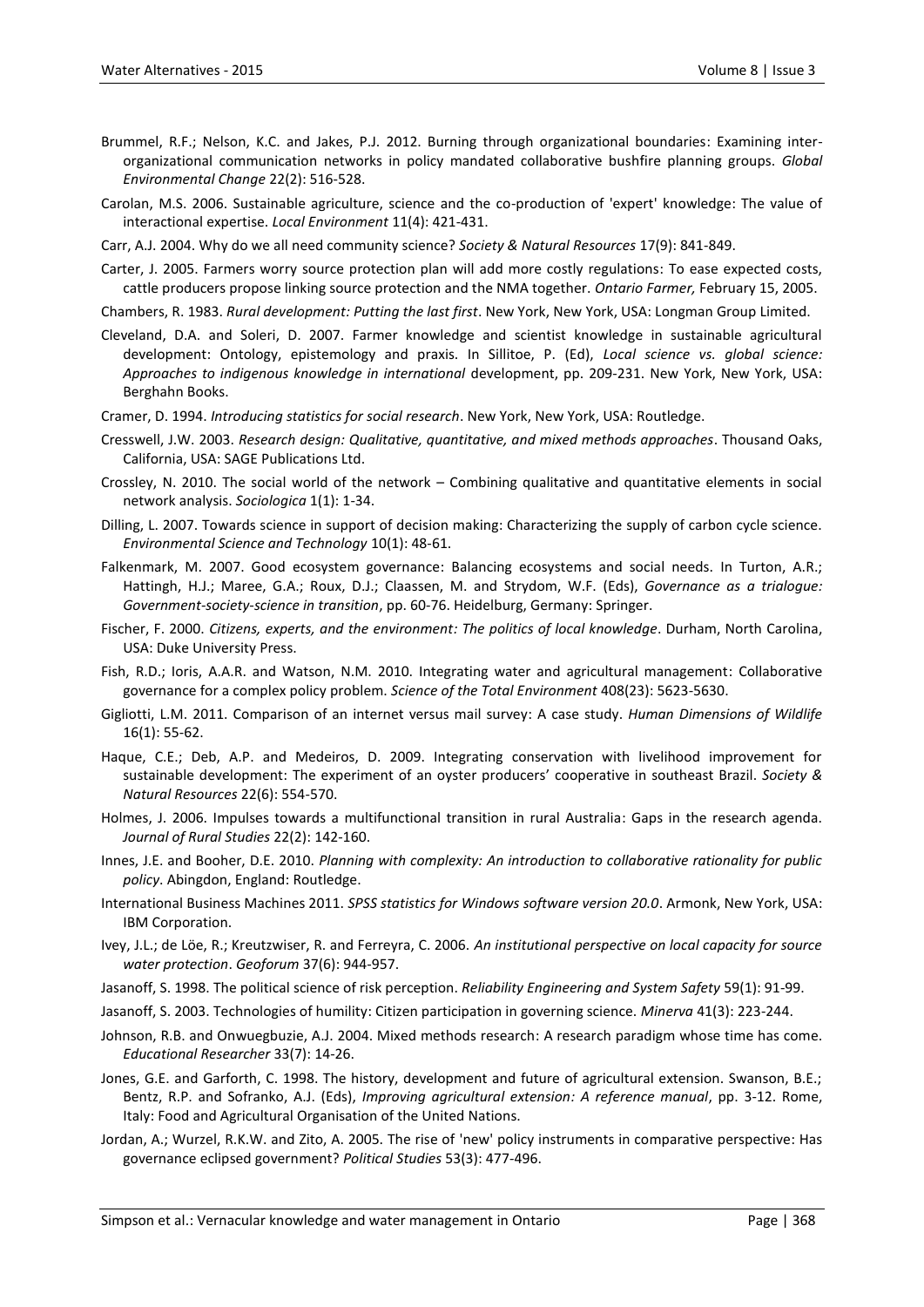- Lach, D.; Rayner, S. and Ingram, H. 2005. Taming the waters: Strategies to domesticate the wicked problems of water resource management. *International Journal of Water* 3(1): 1-17.
- Legislative Assembly of Ontario. 2006. Clean Water Act. Toronto, Ontario, Canada: Legislative Assembly of Ontario.
- Leach, W.D. 2006, Collaborative public management and democracy: Evidence from western watershed partnerships. *Public Administrative Review* 6(S1): 100-110.
- Lee, K.N. 1993. *Compass and gyroscope: Integrating science and politics for the environment*. Washington, DC, USA: Island Press.
- Lemos, M.C. and Agrawal, A. 2006. Environmental governance. *Annual Review of Environment and Resources* 31(1): 297-326.
- Lemos, M.C.; Bell, A.R.; Engle, N.L.; Formiga-Johnsson, R.M. and Nelson, D.R. 2010. Technical knowledge and water resources management: A comparative study of river basin councils, Brazil. *Water Resources Research* 46(6): 1-12.
- Lockie, S. 2006. Networks of agri-environmental action: Temporality, spatiality and identity in agricultural environments. *Sociologia Ruralis* 46(1): 22-39.
- Margerum, R.D. and Robinson, C.J. 2015. Collaborative partnerships and the challenges for sustainable water management. *Current Opinion in Environmental Sustainability* 12: 53-58.
- Mazoyer, M. and Roudart, L. 2006. *A history of world agriculture from the Neolithic age to the current crisis.* New York, New York, USA: Monthly Review Press.
- Michaels, S.; Goucher, N.P. and McCarthy, D. 2006. Transforming data, information, and knowledge. *Review of Policy Research* 23(1): 267-279.
- Mitchell, B. 2005. Integrated water resource management, institutional arrangement, and land-use planning. *Environment and Planning A* 37(8): 1355-1352.
- Montpetit, E. 2003. *Misplaced distrust: Policy networks and the environment in France, the United States, and Canada*. Vancouver, Canada: UBC Press.
- Morrison, K. and Fitzgibbon, J.E. 2014. Adaptive governance of dynamic social-ecological systems: The case of the Ontario environmental farm Plan (1992-2011*). Agroecology and Sustainable Food Systems* 38(4): 378-409.
- Morse, J. 2003. Principles of mixed methods and multimethod research design. In Tashakkori, A. and Teddlie, C. (Eds), *Handbook of mixed methods in social and behavioral research*, pp. 189-208. Thousand Oaks, California, USA: SAGE Publications, Inc.
- NRC (National Research Council). 2000. *Watershed management for potable water supply: Assessing the New York City strategy*. Committee on Geosciences, Environment and Resources, National Research Council. Washington, DC, USA: National Academy Press.
- Nayar, V. 2006. *Democratisation of water management: Establishing a paradigm shift in water sector. The Tamil Nadu experiment with governance reform*. Chennai, Tamil Nadu, India: Tamil Nadu Water Supply and Drainage Board. <https://sustainabledevelopment.un.org/content/documents/3388nayar2.pdf> (downloaded 8 May 2015)
- Nowotny, H.; Scott, P. and Gibbons, M. 2003. Introduction 'Mode 2' revisited: The new production of knowledge. *Minerva* 41(3): 179-194.
- O'Connor, D.R. 2002a. *Report of the Walkerton inquiry: The events of May 2000 and related issues.* Toronto, Ontario, Canada: Ontario Ministry of the Attorney General.
- O'Connor, D.R. 2002b. *Report of the Walkerton inquiry: A strategy for safe drinking water.* Toronto, Ontario, Canada: Ontario Ministry of the Attorney General.
- OFEC (Ontario Farm Environmental Coalition). 2007. *Source water protection training session workbook – December 12 and 13, 2007.* Guelph, Ontario, Canada: Ontario Farm Environmental Coalition.
- OFEC. 2008a. *Source water protection training session workbook.* Guelph, Ontario, Canada: Ontario Farm Environmental Coalition, March 26 and 27, 2008.
- OFEC. 2008b. *Source water protection training session workbook.* Guelph, Ontario, Canada: Ontario Farm Environmental Coalition, December 3 and 4, 2008.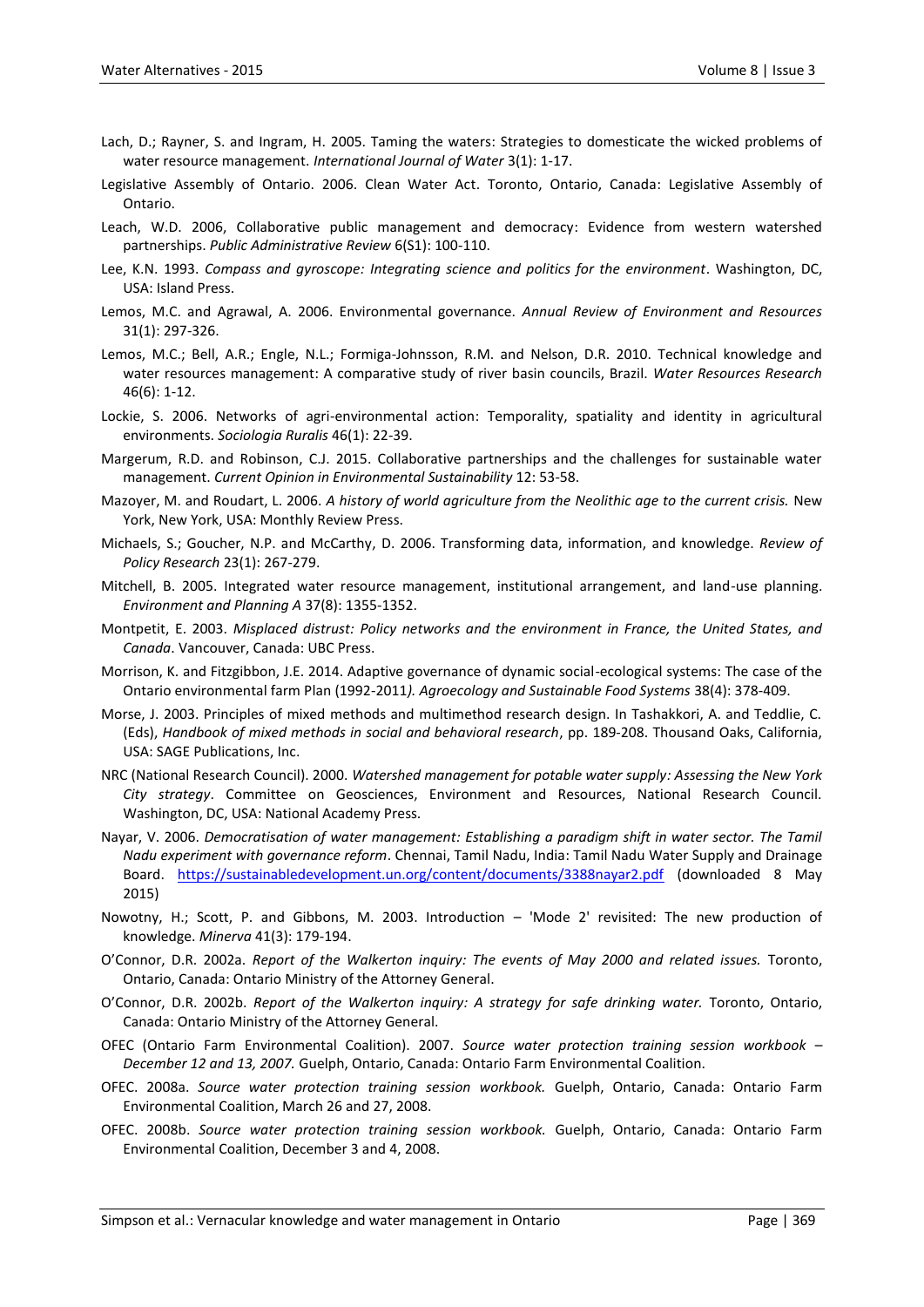- OFEC. 2010. *Source water protection training session workbook.* Guelph, Ontario, Canada: Ontario Farm Environmental Coalition, March 29 and 30, 2010.
- OFEC. 2011. *Source water protection training session workbook.* Guelph, Ontario, Canada: Ontario Farm Environmental Coalition, July 26 and 27, 2011.
- OFEC. 2012. *Source water protection training session workbook.* Guelph, Ontario, Canada: Ontario Farm Environmental Coalition, May 29 and 30, 2012.
- OMAF (Ontario Ministry of Agriculture and Food). 2012. *Technical guidance for mitigating risks associated with agricultural land use activities classified as significant drinking water threats*. Guelph, Ontario: Ontario Ministry of Agriculture, Food and Rural Affairs, June 2012.
- OMAFRA (Ontario Ministry of Agriculture, Food and Rural Affairs). 2012. 2011 *Census of agriculture*. Ontario Ministry of Agriculture, Food and Rural Affairs, Strategic Policy Branch, Guelph, Ontario, Canada: Queen's Printer of Ontario. [www.omafra.gov.on.ca/english/stats/county/southern\\_ontario.htm](http://www.omafra.gov.on.ca/english/stats/county/southern_ontario.htm) (downloaded 19 November 2012)
- OMOE (Ontario Ministry of the Environment). 2003. *Report of the advisory committee on watershed-based source protection planning. Protecting Ontario's drinking water: Toward a watershed-based source protection planning framework*. Toronto, Ontario, Canada: Ontario Ministry of the Environment, April 2003.
- OMOE. 2004a. *Watershed-based source protection planning. Science-based decision making for protecting Ontario's drinking water resources. A threats assessment framework. Technical experts committee report to the Minister of the Environment*. Toronto, Ontario, Canada: Ontario Ministry of the Environment, November 2004.
- OMOE. 2004b. *Watershed-based source protection planning. Implementation committee report to the Minister of the Environment*. Toronto, Ontario, Canada:
- OMOE. 2009. *Technical rules: Assessment report*. (as amended November 16, 2009). Toronto, Ontario, Canada: Ontario Ministry of the Environment.
- OMOE. 2010. *Source protection planning bulletin – Overview of source protection plan requirements*. September 2010. Toronto, Ontario, Canada: Ontario Ministry of the Environment.
- O'Riordan, T. and Rayner, S. 1993. Risk management for global environmental change. *Global Environmental Change* 1(2): 91-108.
- Orr, D.W. 1991. What is education for? Six myths about the foundations of modern education and six new principles to replace them. *The Learning Revolution* 27(Winter): 52-57.
- Pahl-Wostl, C.; Jeffrey, P.; Isendahl, N. and Brugnach, M. 2011. Maturing the new water management paradigm: Progressing from aspiration to practice. *Water Resource Management* 25(3): 837-856.
- Patrick, R.; Kreutzwiser, R. and de Loë, R. 2008. Factors facilitating and constraining source water protection in the Okanagan valley, British Columbia. *Canadian Water Resources Journal* 33(1): 39-54.
- Paquet, G. 2001. The new governance, subsidiarity, and the strategic state. In Savoie, D.J. and Peters, G. (Eds), *Governance in the 21st century*, pp. 183-214. Paris, France: OECD.
- Peters, B.G. and Pierre, J. 2004. Multi-level governance and democracy: A Faustian bargain? In Bache, I. and Flinders, M. (Eds), *Multi-level governance*, pp. 80-100. Oxford, England: Oxford University Press.
- Province of Ontario. 2006. *The Clean Water Act, 2006: Promoting municipal awareness and understanding in Ontario*. Toronto, Ontario, Canada: Queen's Printer of Ontario.
- Ravetz, J.R. 1999. What is post-normal science. *Futures* 31(7): 647-653.
- Raymond, C.M.; Fazey, J.; Reed, M.S.; Stringer, L.C.; Robinson, G.M. and Evely, A.C. 2010. Integrating local and scientific knowledge for environmental management. *Journal of Environmental Management* 91(8): 1766- 1777.
- Reaves, C.C. 1992. *Quantitative research for the behavioral sciences*. New York, New York, USA: John Wiley & Sons, Inc.
- Reed, M.G. and McIlveen, K. 2006. Toward a pluralistic civic science? Assessing community forestry. *Society & Natural Resources* 19(7): 591-607.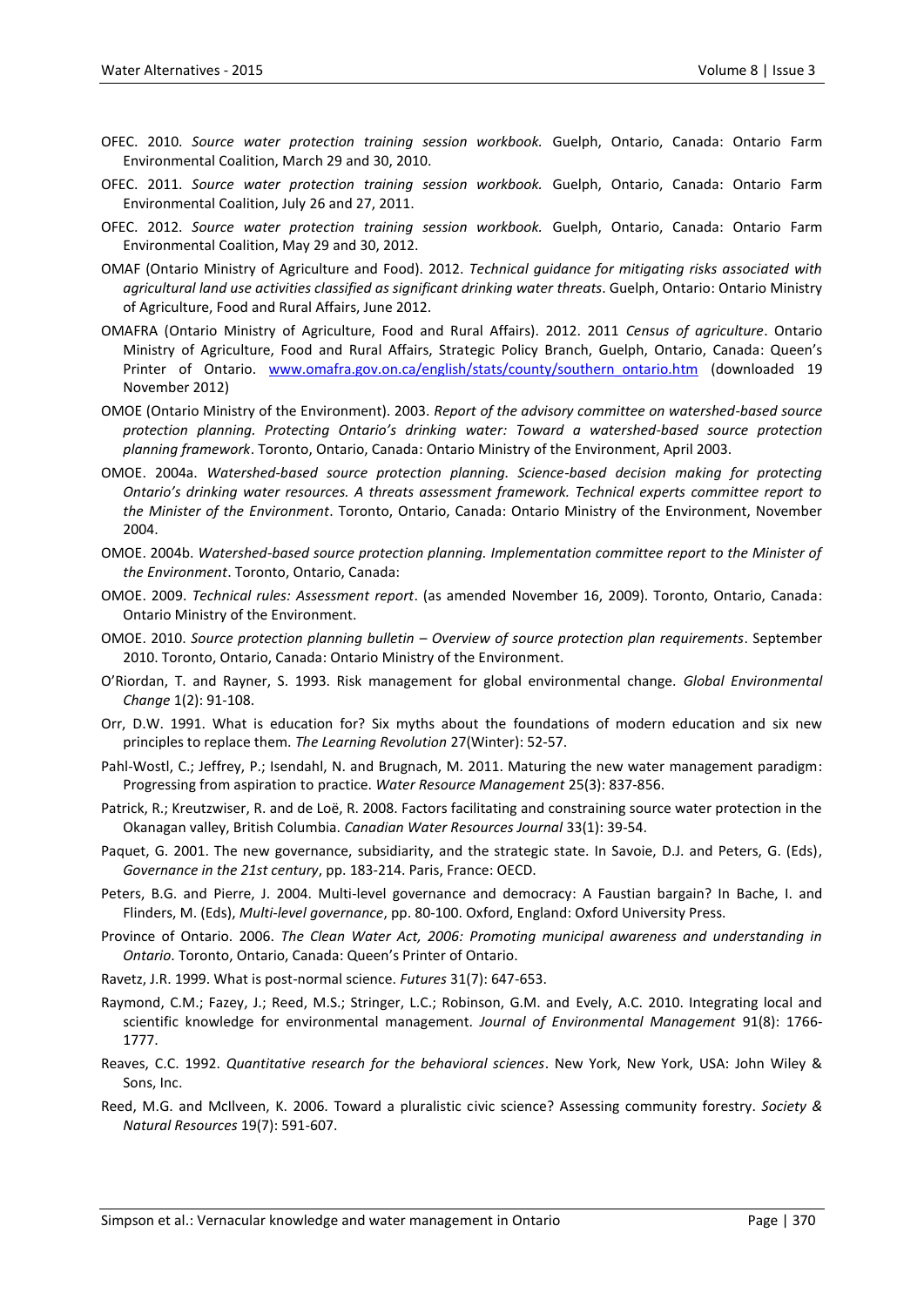- Reed, M.G. and Bruyneel, S. 2010. Rescaling environmental governance, rethinking the state: A three-dimensional review. *Progress in Human Geography* 34(5): 646-653.
- Renn, O. 2007a. Components of the risk governance framework. In Bouder, F.; Slavin, D. and Lofstedt, R.E. (Eds), *The tolerability of risk*: *A new framework for risk management*, pp. 7-20. London: Earthscan Publications Ltd.
- Renn, O. 2007b. The risk handling chain. In Bouder, F.; Slavin, D. and Lofstedt, R.E. (Eds), *The tolerability of risk*: *A new framework for risk management,* pp. 21-74. London: Earthscan Publications Ltd.
- Renn, O. 2008. *Risk governance – Coping with uncertainty in a complex world*. London: Earthscan Publications Ltd.
- Robins, G.; Bates, L. and Pattison, P. 2011. Network governance and environmental management: Conflict and cooperation. *Public Administration* 89(4): 1293-1313.
- Schusler, T.M.; Decker, D.J. and Pfeffer, M.J. 2003. Social learning for collaborative natural resource management. *Society & Natural Resources* 16(4): 309-326.
- Siebert, R.; Berger, G.; Lorenz, J. and Pfeffer, H. 2010. Assessing German farmers' attitudes regarding nature conservation set-aside in regions dominated by arable farming. *Journal for Nature Conservation* 18(4): 327-37.
- Siegel, S. 1956. *Nonparametric statistics for the behavioral sciences*. Toronto, Ontario, Canada: McGraw-Hill Book Company, Inc.
- Simpson, H.C. and de Loë, R.C. 2014. A collaborative approach to groundwater protection: The case of the rural water quality program for Waterloo region. *Canadian Water Resources Journal* 39(2): 228-239.
- Slovic, P. 1998. The risk game. *Reliability Engineering and System Safety* 59(1): 73-77.
- Susskind, L.; Field, P.; van der Wansem, M. and Peyser, J. 2007. Integrating scientific information, stakeholder interests, and political concerns. In Hanna, K.S. and Slocombe, D.S. (Eds), *Integrated resource and environmental management: Concepts and practice*, pp. 181-203. Oxford: Oxford University Press.
- Tauger, M.B. 2011. *Agriculture in world history*. Milton Park, England: Routledge.
- Taylor, B.; de Loë, R.C. and Bjornlaud, H. 2012. Evaluating knowledge production in collaborative water governance. *Water Alternatives* 6(1): 42-66.
- Teddlie, C. and Tashakkori, A. 2009. *Foundations of mixed methods research: Integrating quantitative and qualitative approaches in the social and behavioral sciences*. Thousand Oaks, California, USA: SAGE Publications, Inc.
- Tsouvalis, J.; Seymour, S. and Watkins, C. 2000. Exploring knowledge-cultures: Precision farming, yield mapping, and the expert-farmer interface. *Environment and Planning A* 32(5): 909-924.
- Turner, C. 2011. The farms are not all right. *The Walrus*.
- Turner, S. 2004. Quasi-science and the state: "Governing science" in comparative perspective. In Stehr, N. (Ed), *The governance of knowledge*, pp. 241-268. New Brunswick, New Jersey, USA: Transaction Publishers.
- Stoker, G. 1998. Governance as theory: Five propositions. *International Social Science Journal* 50(155): 17-28.
- VanDusen, T. 2007. Getting to the Source. *AgriNews Interactive*. [www.agrinewsinteractive.com/article\\_print/article\\_print.htm?ArticleID+8865](http://www.agrinewsinteractive.com/article_print/article_print.htm?ArticleID+8865) (downloaded 23 May 2012)
- Verkley, P.; Armitage, D.; Svennson, T.; Bedggood, B.; van Donkersgoed, E.; Allison, B.; Hough, K.; Coukell, G.; Doris, P.; Robbins, K.; Hilborn, D.; Kennedy, B.; Rudy, H.; Blackie, M.; Caldwell, W. and Morris, J. 1998. The Ontario farm environmental coalition's nutrient management planning strategy. In Moraru, L. and de Loë, R. (Eds), *Proceedings of the groundwater in a watershed context symposium*. Cambridge, Ontario, Canada: Canadian Water Resources Association.
- von der Porten, S. and de Loë, R. 2013. Collaborative approaches to governance for water and indigenous peoples: A case study from British Columbia, Canada. *Geoforum* 50: 149-160.
- Wagner, W. 2007. Vernacular science knowledge: Its role in everyday life communication. *Public Understanding of Science* 16(1): 7-22.
- Wellman, B. 1979. The community question: The intimate networks of east Yorkers. *American Journal of Sociology* 84(5): 1201-1231.
- Wilson, G.A. 2004. The Australian landcare movement: Towards 'post-productivist' rural governance? *Journal of Rural Studies* 20(4): 461-484.